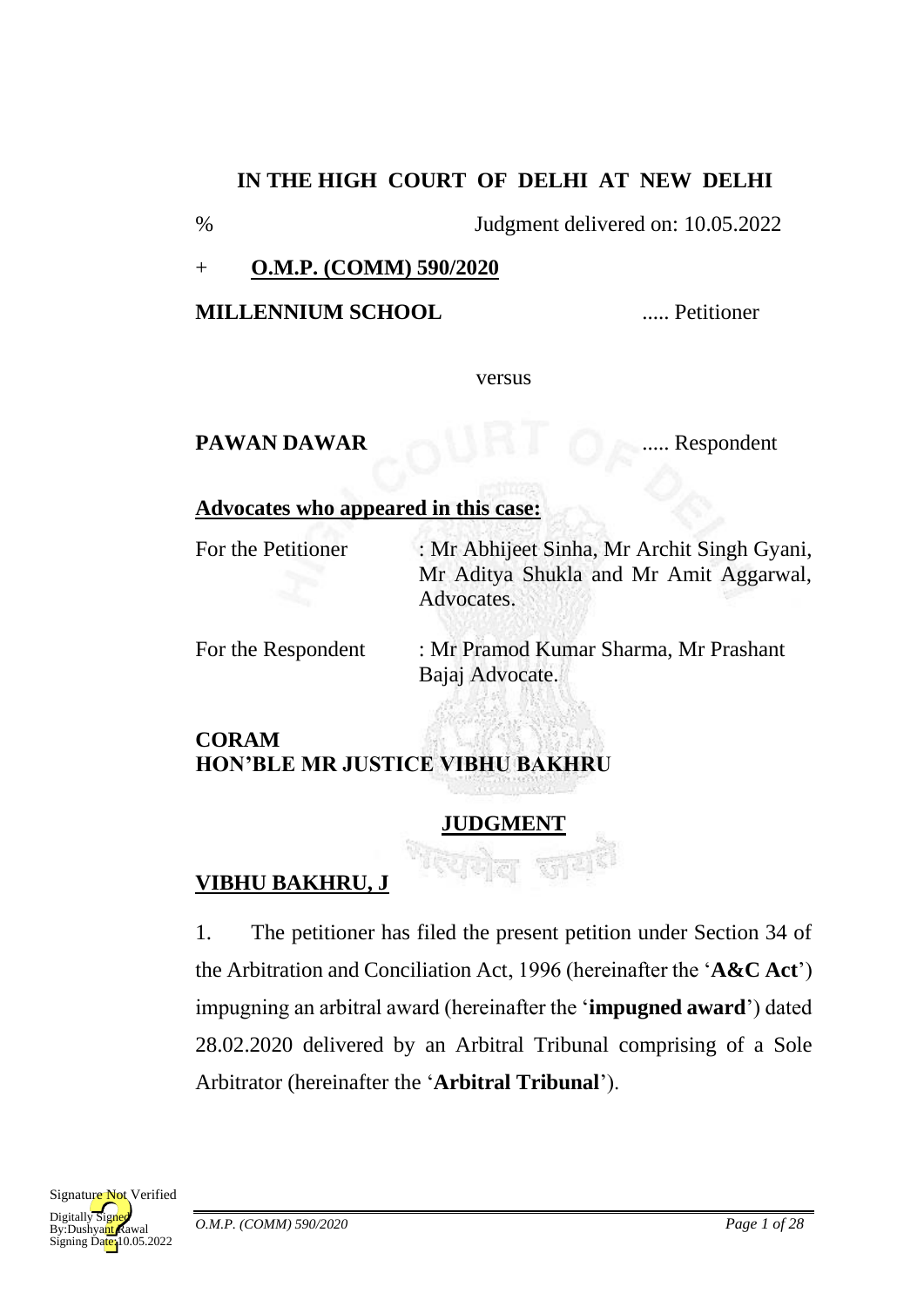2. The impugned award was rendered in the context of disputes that have arisen between the parties in relation to the Agreement dated 01.04.2012.

## **Factual Context**

3. Mr Pawan Dawar (hereinafter '**the respondent**') is engaged in the business of providing transport services and carries on his business under the name and style of his proprietorship concern M/s Genesis Enterprises (hereinafter '**GE**').

4. On 01.04.2012, the parties entered into an Agreement, whereby the respondent agreed to provide transport services to the petitioner. The petitioner owned twenty-two school buses, which the respondent agreed to operate and maintain. The respondent was required to provide conductors, drivers, supervisors, cleaners, full time mechanics and other personnel. In addition, the respondent also agreed to provide additional buses for the purposes of picking up and dropping off the students and the employees of the petitioner.

5. The Agreement was for a term of eight years, that is, from 01.04.2012 till 31.03.2020 with the first five years as a lock in period. Further, the respondent agreed to strictly abide by the obligations stipulated in the Agreement such as, adhering to the timing for transportation of students; regular maintenance of the buses, maintaining motorable conditions of the buses; complying with the safety guidelines issued by the Supreme Court of India; limiting the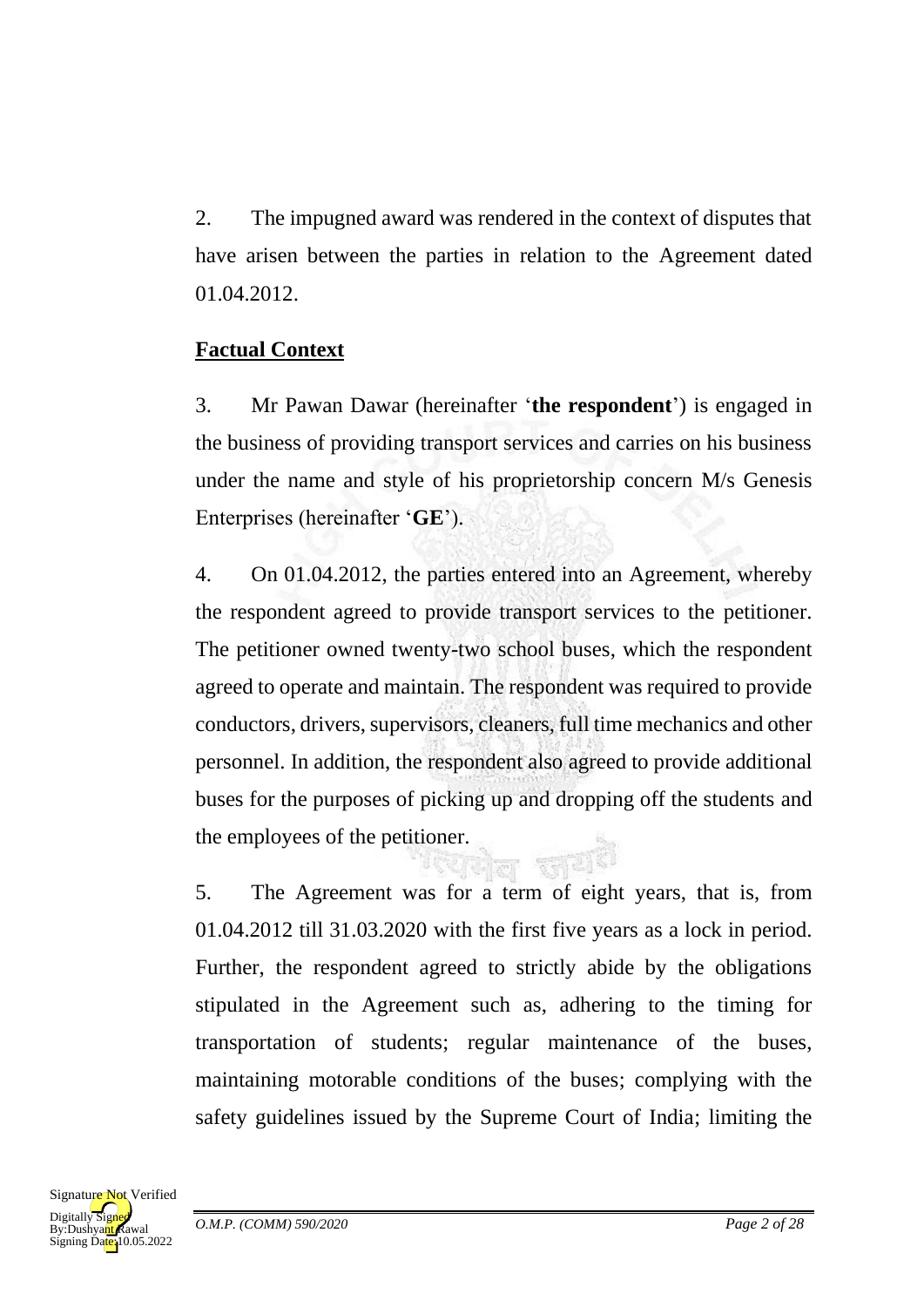number of students transported in each bus to the permissible limit; and, in the event of breakdown of buses, providing alternate vehicles etc.

6. Thereafter, by a communication dated 07.06.2015, the respondent requested the Principal of the petitioner school to release the outstanding payments in terms of the Agreement. He further stated that even though, the petitioner was collecting the transportation fee from the students well in advance, however, the petitioner was making payments to him in petty instalments after a delay of a substantial period.

7. The Principal of the petitioner school responded by an e-mail dated 05.08.2015 alleging deficiencies in the services provided by the respondent and further, informed him that the petitioner would be compelled to take strict action if the said deficiencies were not rectified within a period of seven-ten days. Thereafter, by a communication dated 03.09.2015, the petitioner terminated the Agreement.

8. Aggrieved by the termination of the Agreement, the respondent invoked the Agreement to refer the disputes to arbitration, in terms of Clause 36 of the Agreement. This Court, by an order dated 04.04.2018, passed in *O.M.P. (T) (COMM) 55 of 2017* captioned *Pawan Dawar v. Millennium School* directed the Delhi International Arbitration Centre (DIAC) to appoint an arbitrator to adjudicate the disputes between the parties. Thereafter, the Arbitral Tribunal entered upon reference on 07.06.2018.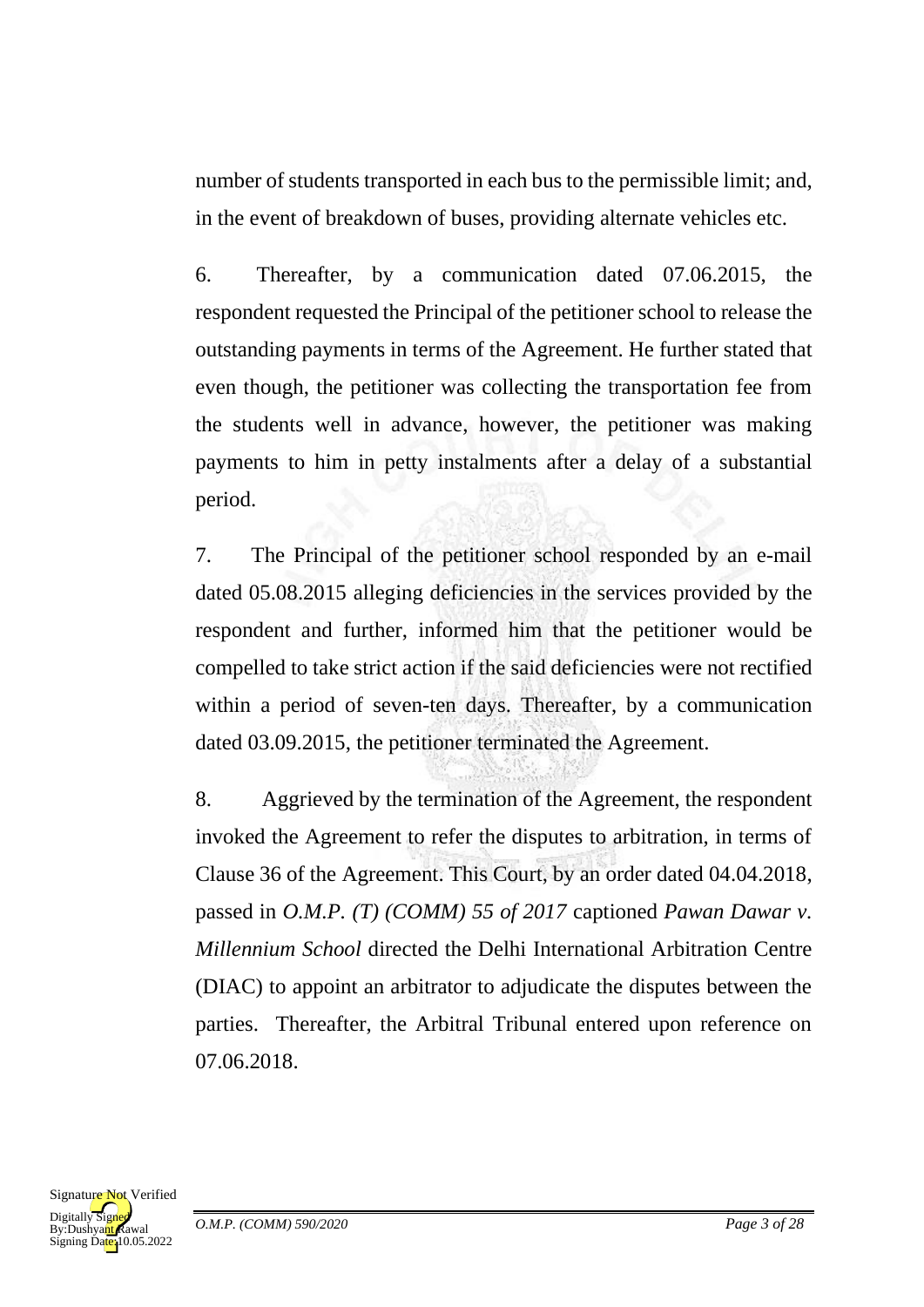9. Before the Arbitral Tribunal, the respondent filed its Statement of Claims. A tabular statement stating the claims made by the respondent are summarised below:-

| Claim 1 | <b>Outstanding Contractor Fee</b>                                                                                                                    | ₹1,16,16,950/- |
|---------|------------------------------------------------------------------------------------------------------------------------------------------------------|----------------|
| Claim 2 | Interest payable on the delayed<br>and outstanding contractor fee<br>calculated upto 31.03.2016                                                      | ₹50,65,242/-   |
| Claim 3 | Loss of Profits from<br>the<br>remaining period out of the lock-<br>in period i.e. 03.09.2015 till<br>31.03.2017                                     | ₹93,97,202/-   |
| Claim 4 | Contractor fee due and payable<br>with respect to cabs                                                                                               | ₹65,13,755/-   |
| Claim 5 | Interest payable on the delayed<br>and outstanding contractor fee<br>cabs calculated<br>for<br>upto<br>31.03.2016.                                   | ₹20,98,346/-   |
| Claim 6 | Contractor fee due and payable<br>on account of transportation fee<br>with respect to the wards of<br>teachers and accountant Mr<br>Satinder Dwivedi | ₹2,91,758/-    |
| Claim 7 | Insurance Premium returnable by<br>the School<br>73                                                                                                  | ₹3,63,980/-    |
| Claim 8 | Insurance claim amount<br>returnable by School to<br>the<br>Claimant                                                                                 | ₹22,250/-      |
|         | Total $(\bar{\tau})$                                                                                                                                 | ₹3,53,69,483/- |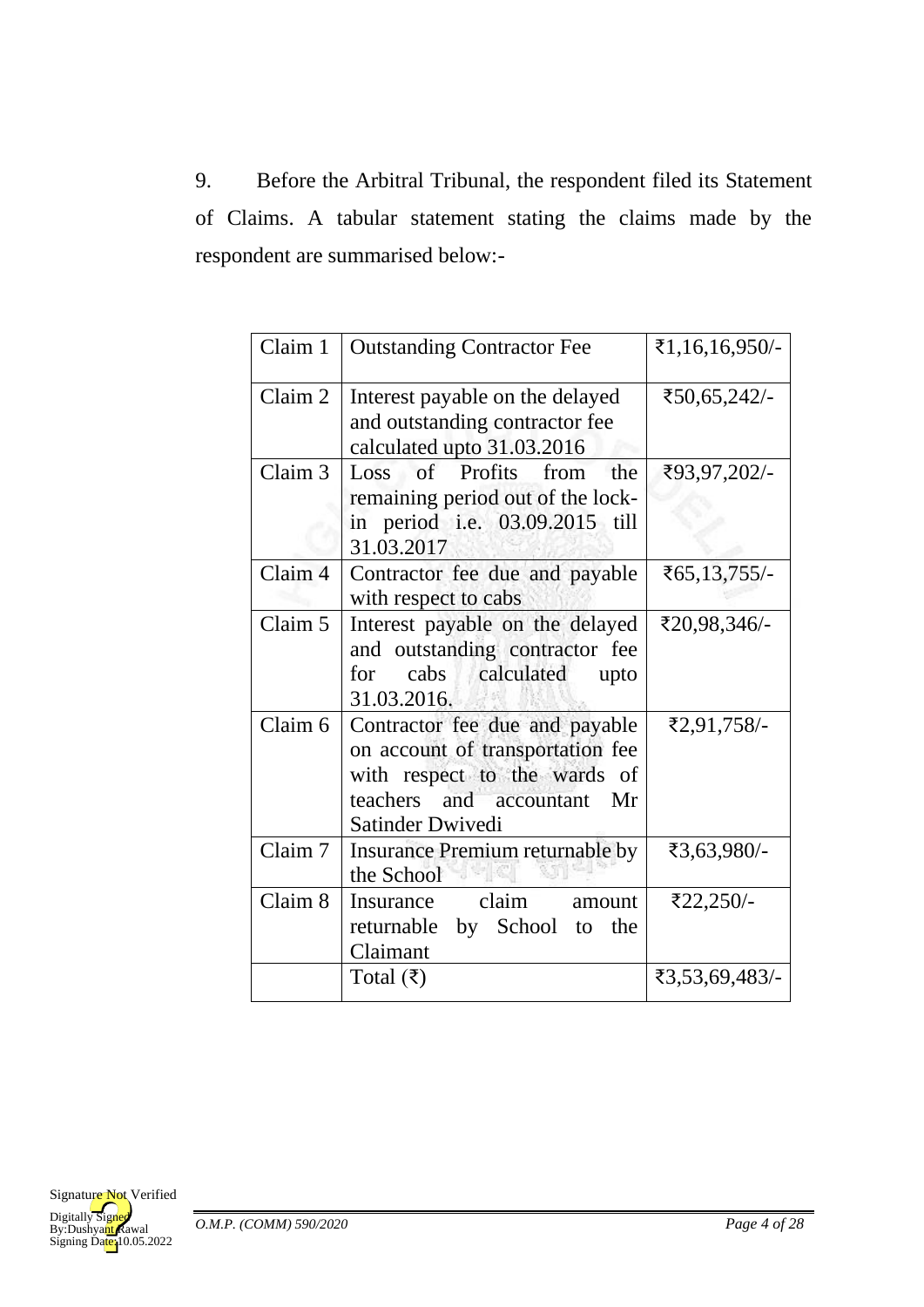10. The petitioner filed its Statement of Defence before the Arbitral Tribunal and also raised counter-claims. The counter-claims made by the petitioner are tabulated below:-

| Claim 1   Exemplary cost due to loss of $  \xi 1,00,00,000$ /- |              |
|----------------------------------------------------------------|--------------|
| reputation                                                     |              |
| Claim 2   Cost towards mental pain and                         | ₹5,00,000 /- |
| agony suffered                                                 |              |

11. By the impugned award, the Arbitral Tribunal partially accepted the claims of the respondent. The Arbitral Tribunal awarded a sum of ₹1,16,16,950/- towards outstanding Contractor's fee along with interest at the rate of 18% per annum from 03.09.2015 till 20.05.2016 (Claim nos. 1 and 2); a sum of ₹3,38,150/- per month from 03.09.2015 to 31.03.2017 as loss of profit (Claim no.3); a sum of ₹65,13,755/ together with interest at the rate of 18% per annum from 03.09.2015 till the date of Statement of Claims as extra cab hire charges (Claim nos. 4 and 5); and, a sum of  $\overline{3,63,980}$  on account of insurance premium returnable by the petitioner (Claim no.7). The Arbitral Tribunal further awarded *pendente lite* interest at the rate of 18% per annum on the awarded amounts from the date of presentation of claims till the date of the award and, future interest at the rate of 18% per annum on the awarded amounts from the date of the award till the date of realization, if the amount was not paid within a period of three months from the date of the award. The Arbitral Tribunal also awarded costs, in favour of the respondent.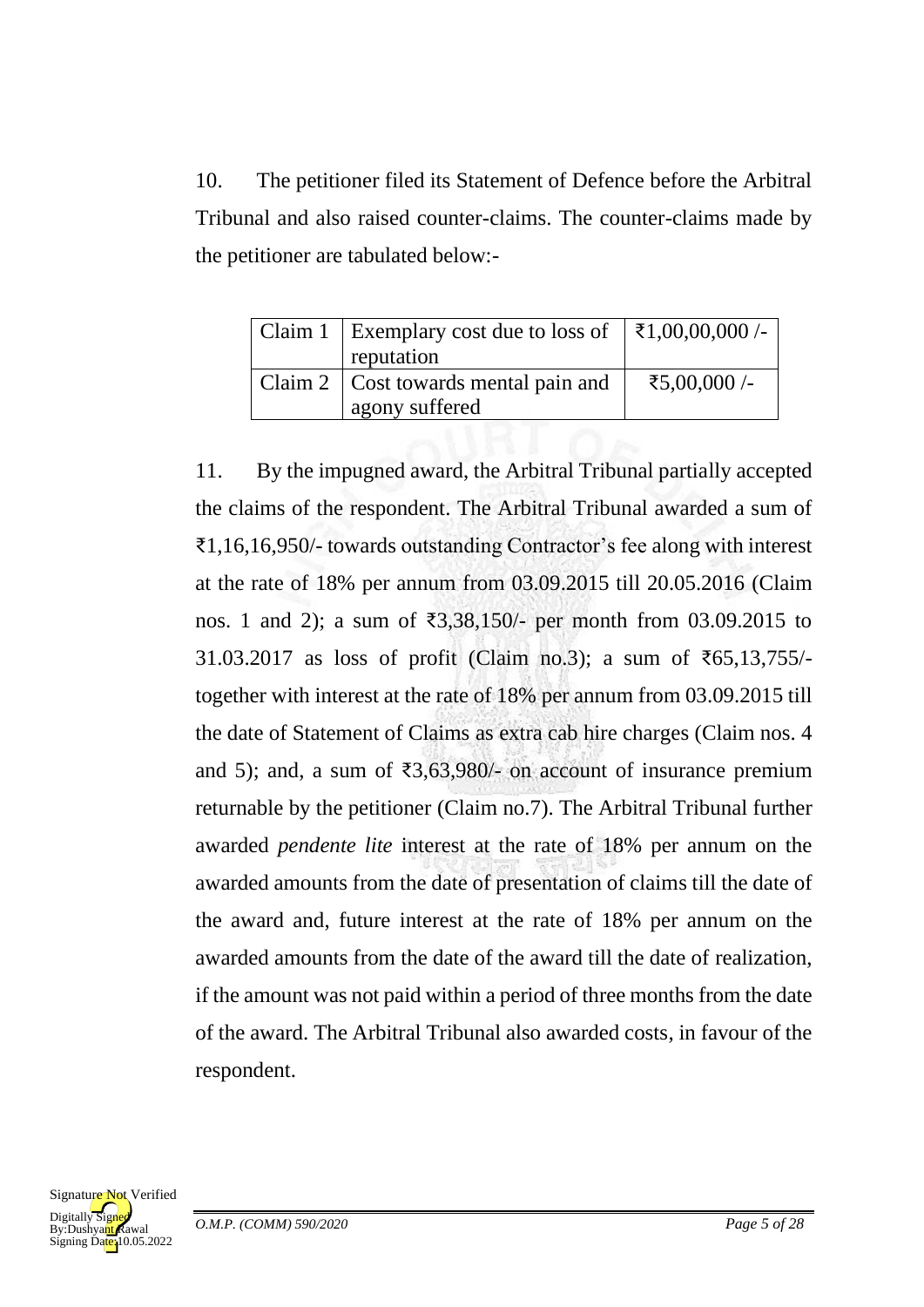12. Aggrieved by the impugned award, the petitioner has filed the present petition.

#### **Submissions**

13. Mr Sinha, learned counsel for the petitioner, submitted that the Arbitral Tribunal erred in holding that notwithstanding a material breach of the Agreement, the petitioner could not terminate the Agreement within the lock-in-period. He referred to Clause 33 of the Agreement and submitted that the said clause expressly enabled termination of the Agreement on account of any material breach. Further, it was a *non-obstante* clause and therefore, had an overriding effect. He contended that the interpretation of Clause 1 of the Agreement by the Arbitral Tribunal was not reasonably possible after reading the Agreement as a whole and the said clause could not become a no-termination clause.

14. Next, he submitted that the Arbitral Tribunal wrongly rejected crucial evidence led by the petitioner including the complaints filed by parents of the students against the respondent on the ground that the Certificate under Section 65-B (4) of the Indian Evidence Act, 1872 (hereinafter '**Evidence Act**') did not conform to the statutory requirements. However, the Arbitral Tribunal failed to consider that the Evidence Act was not applicable to arbitration proceedings and this finding of the Arbitral Tribunal was contrary to Section 19 of the A&C Act and Rule 25.2 of the DIAC Rules, 2018. He further contended that the respondent had admitted to the receipt of various e-mails, which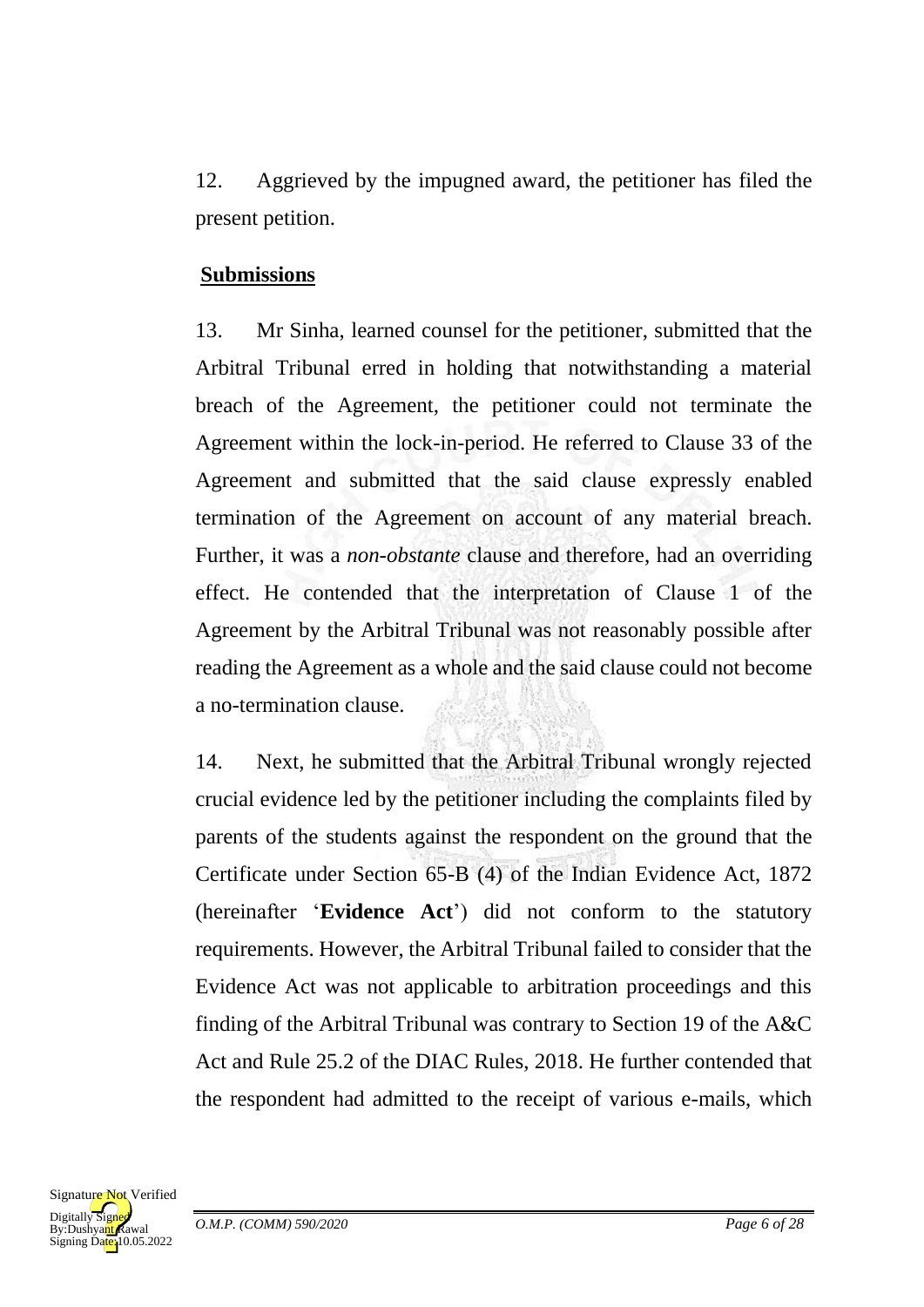were yet ignored by the Arbitral Tribunal on the ground of insufficiency of certificate under Section 65-B of the Evidence Act.

15. Next, he submitted that the respondent had inflated the statement of accounts and the claim regarding outstanding Contractor's fee of ₹1,16,16,950/- was exaggerated. He further contended that the evidence showing reconciliation of accounts was overlooked and the respondent had given its consent to the balance confirmation certificate, which showed the balance amount of ₹32,59,414/- as on 30.06.2014 and the said amount was paid by the petitioner.

16. Next, he submitted that the excess cab charges of ₹65,13,755/ awarded to the respondent by the Arbitral Tribunal was, *ex facie*, erroneous as the respondent had restricted his claim to a sum of ₹53,13,755/-.

17. Lastly, he submitted that the awarded of interest was excessive and unsustainable.

#### **Reasons and Conclusion**

# *Re: Loss of profits for the remaining lock-in period*

18. The first and foremost question to be addressed is whether the decision of the Arbitral Tribunal to award ₹3,38,150/- per month as damages for loss of profits for the period 03.09.2015 to 31.03.2017, is manifestly erroneous and vitiates the impugned award.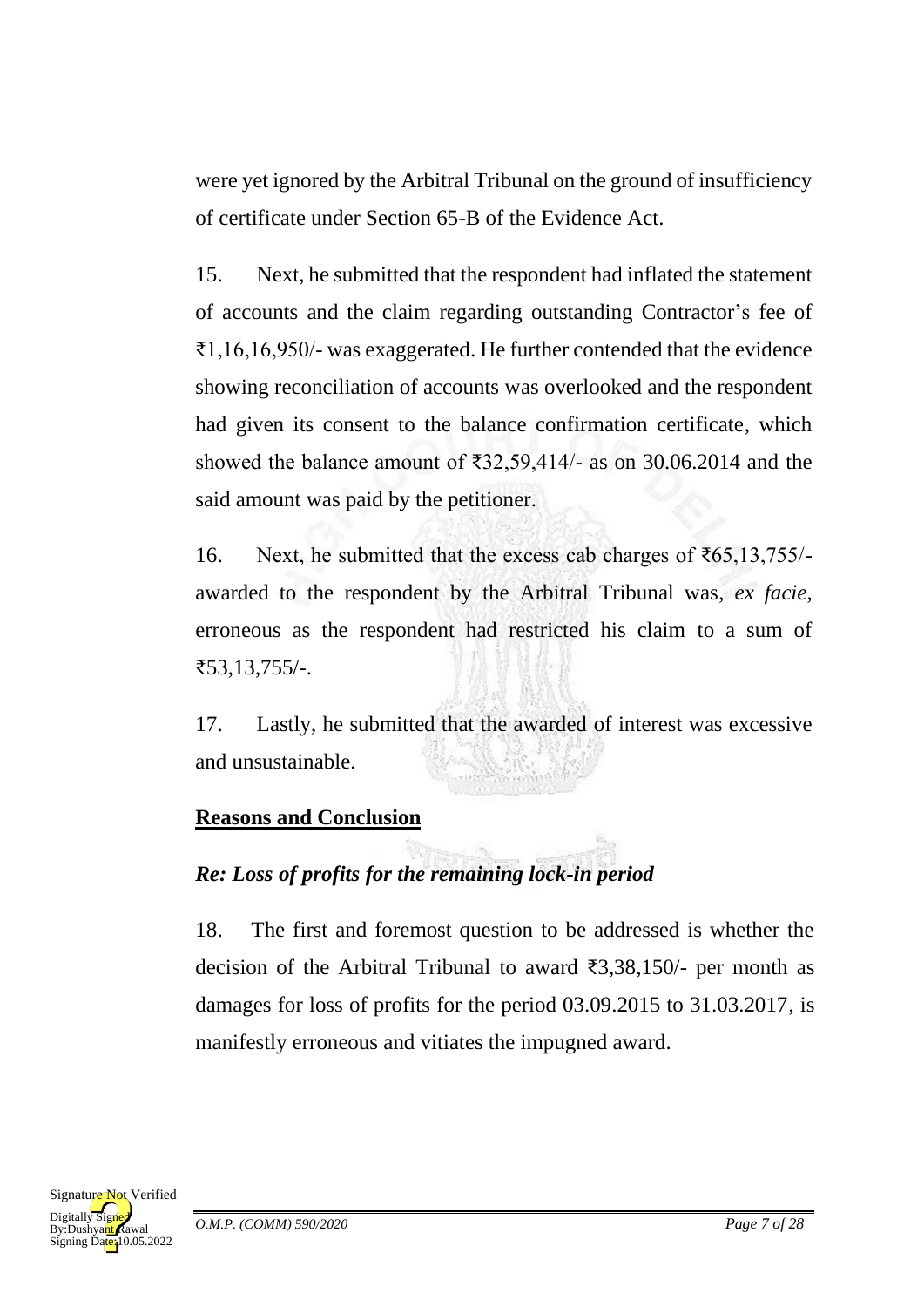19. The said award is premised on the conclusion that the termination of the Agreement was illegal.

20. On the basis of the pleadings, the Arbitral Tribunal had, *inter alia,* framed seven issues including the following:

- "1. Whether the termination of the contract dated 01.04.2012 executed between the Claimant and the Respondent is valid?
	- $\overline{\mathbf{x}}$  xx  $\overline{\mathbf{x}}$  xx
	- 4. Whether there was any deficiency in the services provided by the Claimant?"

21. Both the issues were interconnected and considered together. The said issues were decided against the petitioner. The Arbitral Tribunal held that the termination of the Agreement was illegal and invalid and accordingly, answered the first issue in the negative. The Arbitral Tribunal further found that the petitioner had failed to prove that there was any deficiency in the services provided by the respondent.

22. The Arbitral Tribunal found that the termination was not in accordance with the terms of the Agreement as it was not open for the petitioner to terminate the said Agreement during the lock-in period.

23. At this stage, it would be relevant to refer to the relevant clauses of the Agreement. Clauses 1, 30, 31, 32, 33, 34 and 35 of the Agreement are relevant and set out below:

"TERM:

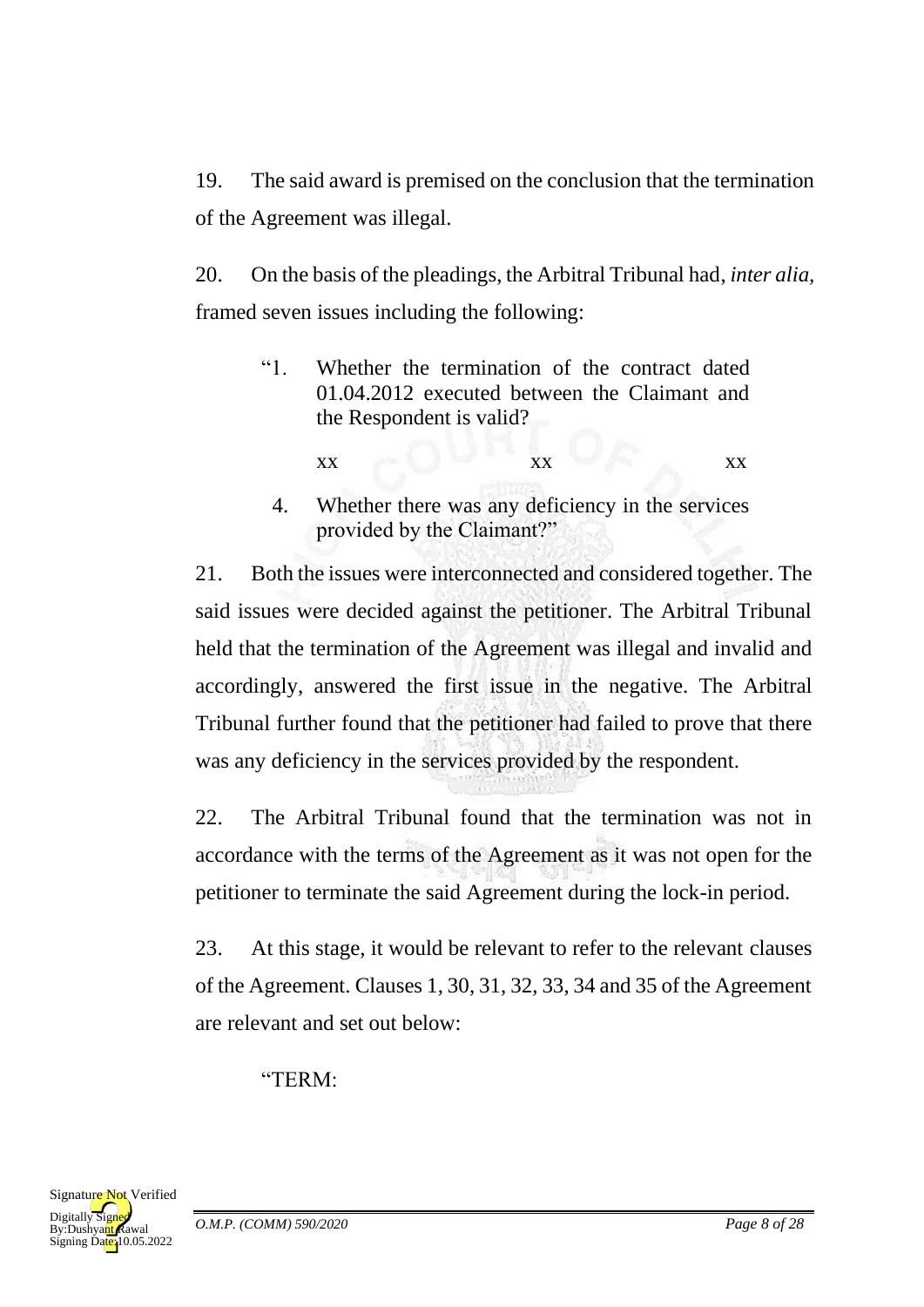1. This Agreement will come into force on and from April 1, 2012 ("Effective Date") and shall remain in force for a period of eight (8) years till March 31, 2020 ("Term") unless terminated earlier in terms of Clauses 30 and 31 below. This can be renewed at the time of expiry with mutual agreement. However, there shall be a lock-in period of five years commencing from the Effective Date (Lockin Period), during which neither Party to this Agreement shall be entitled to terminate this Agreement except that the (a) School may terminate the Agreement in the event of any fatal accident resulting in death of any student or staff; failure to maintain the Contractor Buses and School Buses (however, not under exceptional cases of body work and bus A/C) as stated in the Agreement ; and in the event of misconduct, hideous crimes such as those under section 354/375 of the Indian Penal Code committed by any Transport Personnel of the Contractor (b) Contractor may terminate the Agreement in the event the School defaults on its obligation to pay the Contractor Fee, subject to the Contractor providing the School with a prior written notice of two months.

xxxx xxxx xxxx

30. In the event any Transport Personnel is found or caught or reported to be misbehaving with the staff members, employees or the students of School or in an intoxicated state or not adhering to the official rules and regulations of School or in the event of any other non-acceptable act, misconduct, theft, fraud, cheating or any other unlawful act including violence committed by the personnel provided by the Contractor, the Contractor agrees to take entire responsibility and liability of aforesaid acts and omissions and agrees to bear ail consequences, damages, losses and claims whether direct or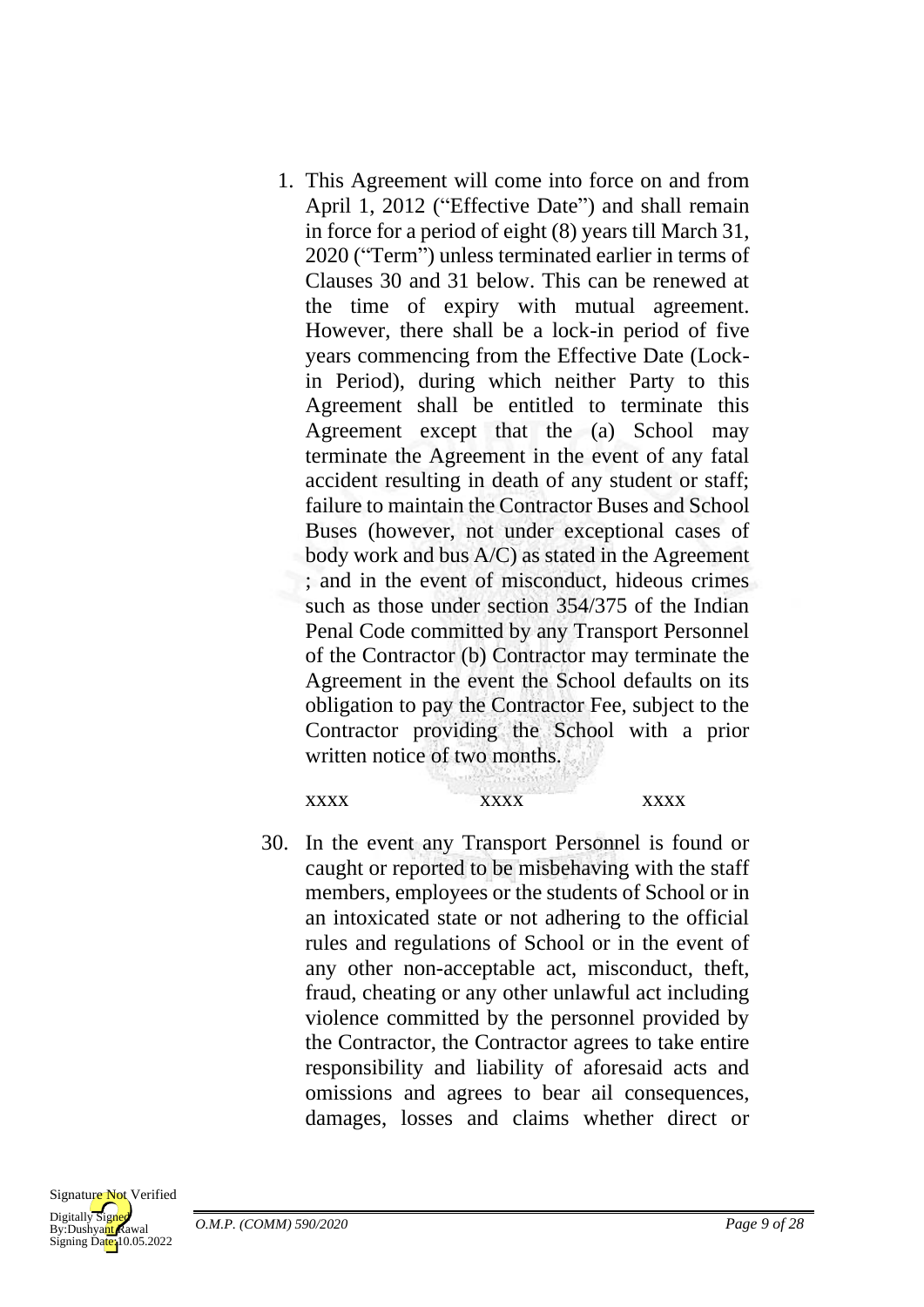indirect, monetary or otherwise, implied or explicit or of whatsoever nature due to this misbehavior and would immediately remove such person from the duty of School. The Contractor also undertakes to supervise and ensure that its drivers do not indulge in any rash, reckless or negligent driving and adhere to all traffic rules and regulations at all times.

- 31. The Contractor undertakes that the Transport Personnel provided by the Contractor would not resort to any undisciplined acts of strike, violent protests, rallies, or otherwise disrupt/interfere with the peaceful functioning of School and in the event of any such occurrence, the Contractor agrees to immediately remove the erring personnel and provide immediate replacements to School ensuring that business at/of School shall not be hampered under any circumstances due to any fault of the Contractor or its agents.
- 32. The Contractor shall withdraw/replace forthwith any of its Transport Personnel on receipt of a written request from School, who in the opinion of School are undesirable. The decision of School /School's representative in this regard shall be final and binding on the Contractor.

#### TERMINATION AND CONSEQUENCE OF TERMINATION: 재리학

33. Notwithstanding anything contained herein, School reserves the right to terminate the services of the Contractor, as School may deem proper, for reason of Contractor not carrying out its obligations set-out in this Agreement and/or for reason of any material breach of this Agreement, and Contractor agrees to pay School the damages resulting out of disruption of Transport Services in case of such termination. The Contractor shall be said to materially breach

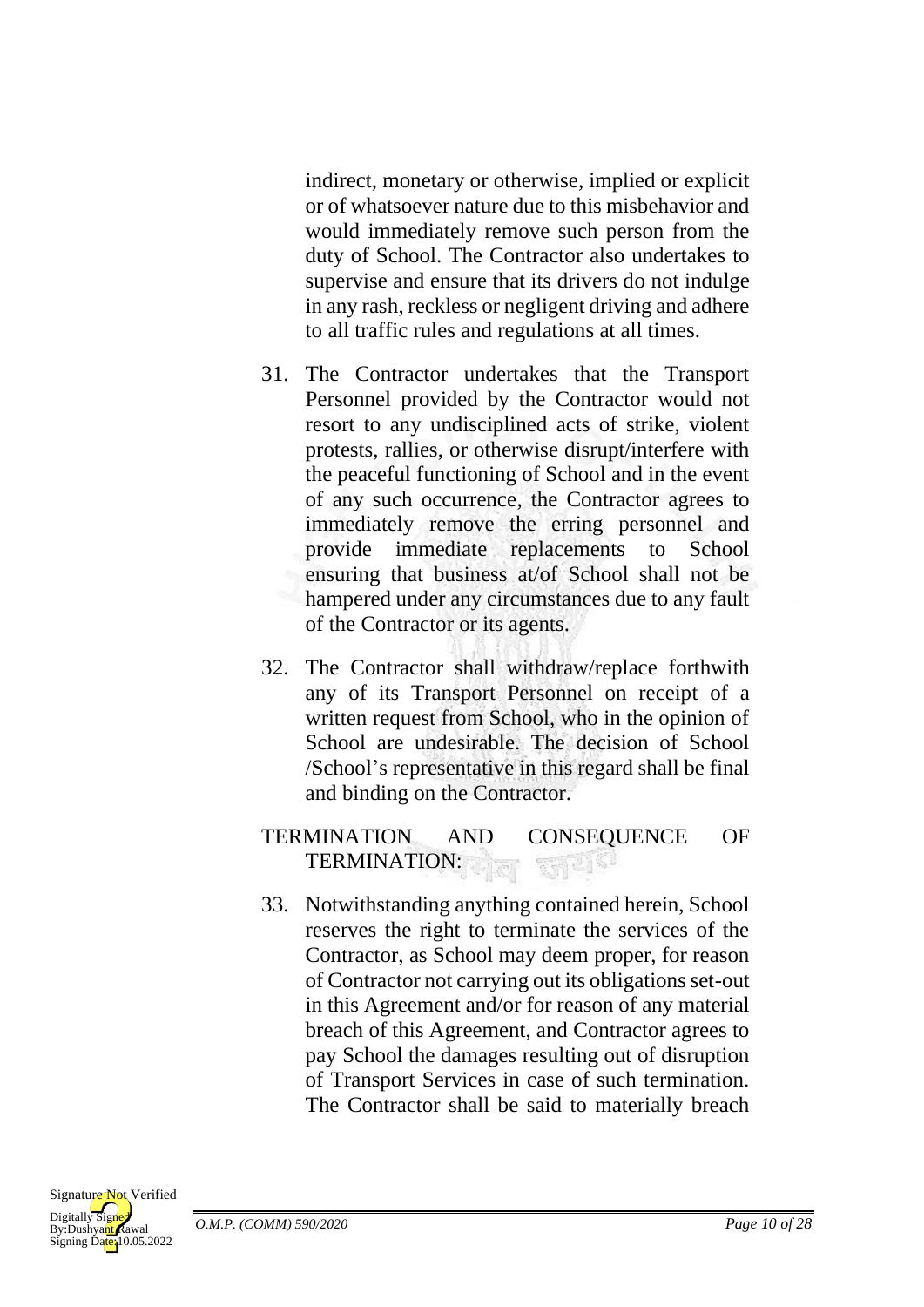the Agreement if it fails to provide the level of services prescribed in this Agreement including but not limited to the following defaults:

- a. Failure to maintain a 99% success rate at adhering with the timelines as per the rosters provided by School to pick up and drop the students. For these purposes, the performance of the Contractor will be assessed every quarter.
- b. Failure to maintain the Buses (i.e. Contractor Buses and School Buses) as stated in this Agreement;
- c. In the event of any accident resulting in injury or death of any student or employee of School;
- d. In the event the Buses are overloaded beyond the legally permissible capacity of the buses;
- e. In the event the Transport Personnel engaged by the Contractor do not fulfil the 'Minimum Conditions for Transport Personnel' set out in the Agreement;
- f. In the event of breach of any other 'Conditions of Service' set out in this Agreement;
- g. Any failure to comply with any and all statutory obligations; and
- h. Failure to maintain insurance.
- 34. This Agreement can be terminated by the School by giving two months written notice to the Contractor. The Contractor can terminate this Agreement only in the event the School is in breach of its obligation pertaining to payment of Contractor Fee subject to the Contractor providing prior two months written notice to the School.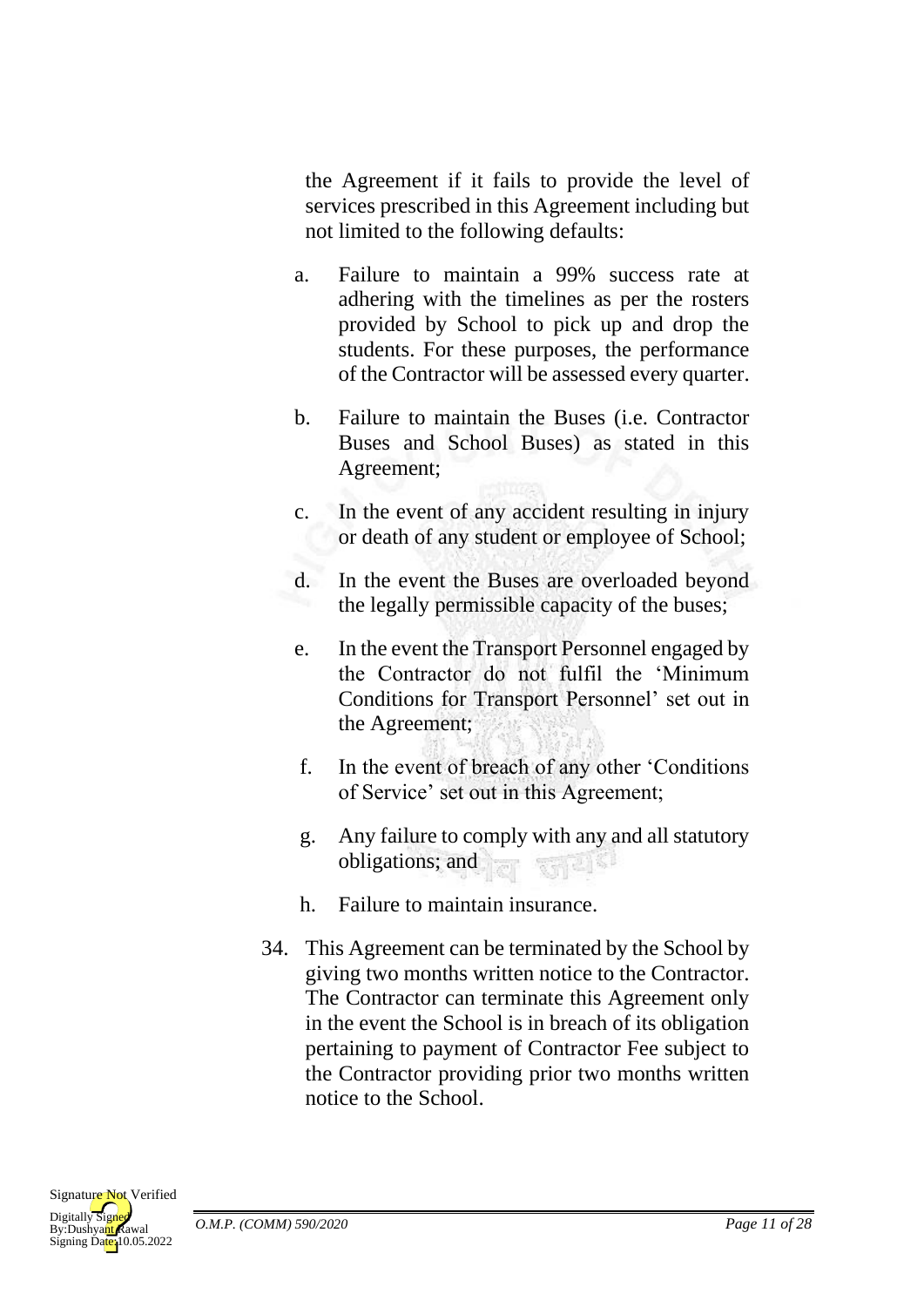35. Upon termination for any reason whatsoever, Contractor shall be liable to refund outstanding amount of advance received from School."

24. The Arbitral Tribunal examined the said clauses and concluded that the petitioner was not entitled to terminate the Agreement during the lock-in period of five years except on the grounds as stated in Clause 1 of the Agreement. The Arbitral Tribunal was of the view that recourse to Clause 33 of the Agreement was not available to the petitioner during the lock-in period. The Arbitral Tribunal rejected the contention that Clause 33 being a *non-obstante* clause, would override the other clauses of the Agreement and therefore, the same would entitle the petitioner to terminate the Agreement, even during the lock-in period, on account of any material breach on the part of the respondent. The Arbitral Tribunal also held that the petitioner had terminated the Agreement on account of the alleged deficiencies in the services and not on the ground as set out in Clause 1 of the Agreement. The relevant extract of the impugned award is set out below:

- "80. ….. In my considered opinion Clause 1 providing for lock-in period as well as exceptional situations under which there can be termination even during lock-in period is a special provision distinct from Clauses 33 to 35 under the heading "Termination and Consequences of Termination". I am therefore of the view that Clause 33 cannot prevail over Clause 1 merely because it starts with a nonabstante clause.
- 81. It is necessary to add that the non-abstante clause used in Clause 33 indicates that Clause 33 should prevail despite anything to the contrary in the said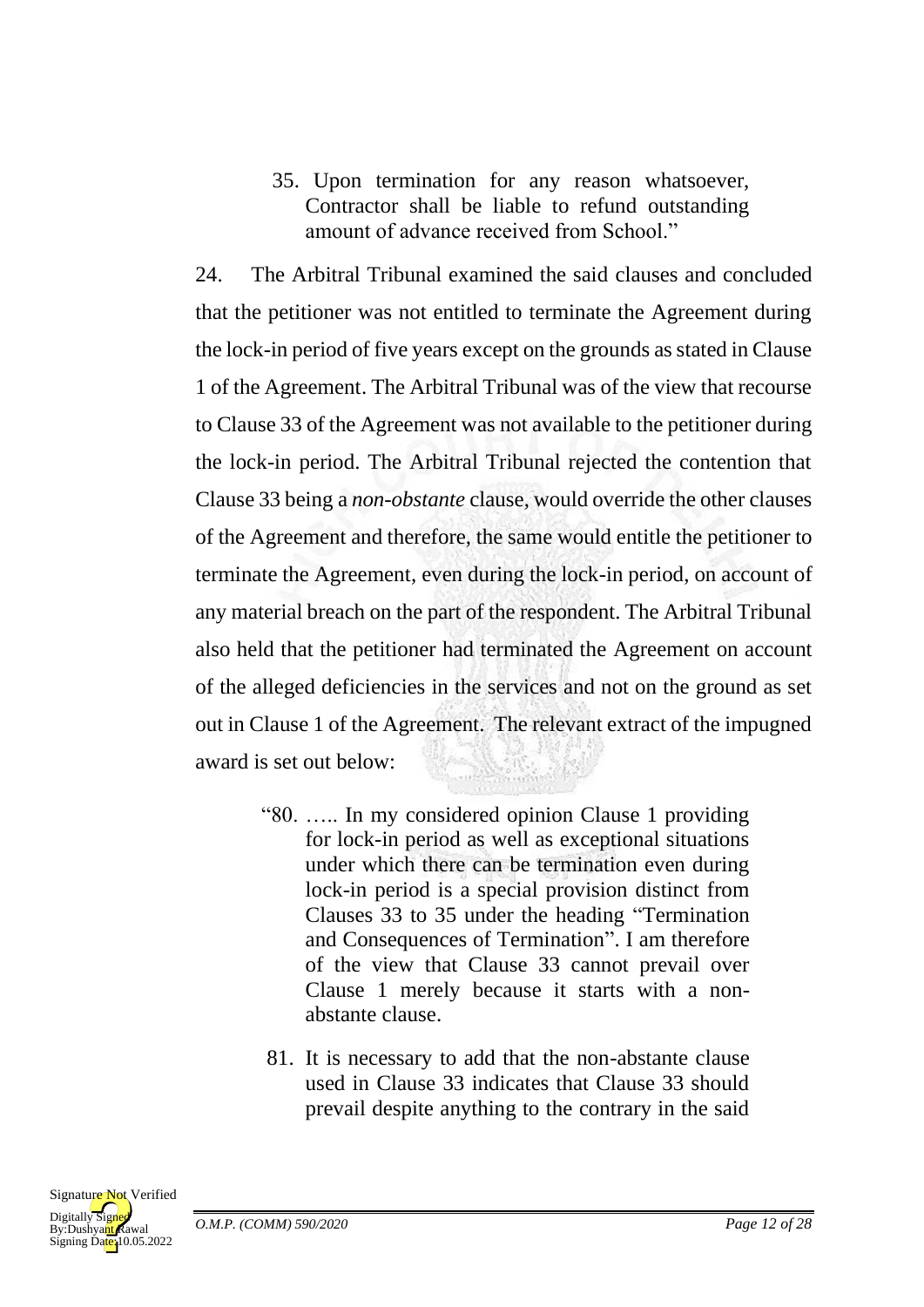clause. Clause 33 nowhere provided that the Respondent reserves the right to terminate the contract "at any time". But it states that the school reserves the right to terminate for the reasons specified therein in which event the contractor shall pay the damages resulting out of disruption of transport services. The emphasis in Clause 33 is on the grounds for termination by the school and the obligation of the contractor to compensate the damage. Clause 1 did not provide anything contrary to Clause 33 either with regard to the grounds for termination or the liability of the contractor to compensate the damage. Hence the only conclusion that can be reached is that the Respondent may take recourse to clause 33 only after completion of the lock-in period of five years. The termination, if any, during the lock-in period shall be only for the reasons specified in Clause 1 but not on any other ground.

- 82. As rightly submitted by the Ld. Counsel for the Claimant none of the grounds specified in Clause 1 is made out in Ex.CW1/11 and Ex.CW1/12 dated 03.09.2015. At any rate the specific case of the Respondent is that the termination was ordered invoking clause 33 of the Agreement but not clause 1.
- 83. As expressed above, the Respondent cannot invoke Clause 33 for termination during lock-in period. Therefore, the impugned termination dated 03.09.2015 under Clause 33 of the Agreement is contrary to the upon and illegal."

25. In the present case, the Arbitral Tribunal's decision that the termination of the Agreement is illegal rests on two findings. First, that the Agreement cannot be terminated under Clause 33 of the Agreement during the lock-in period of first five years. And second, that the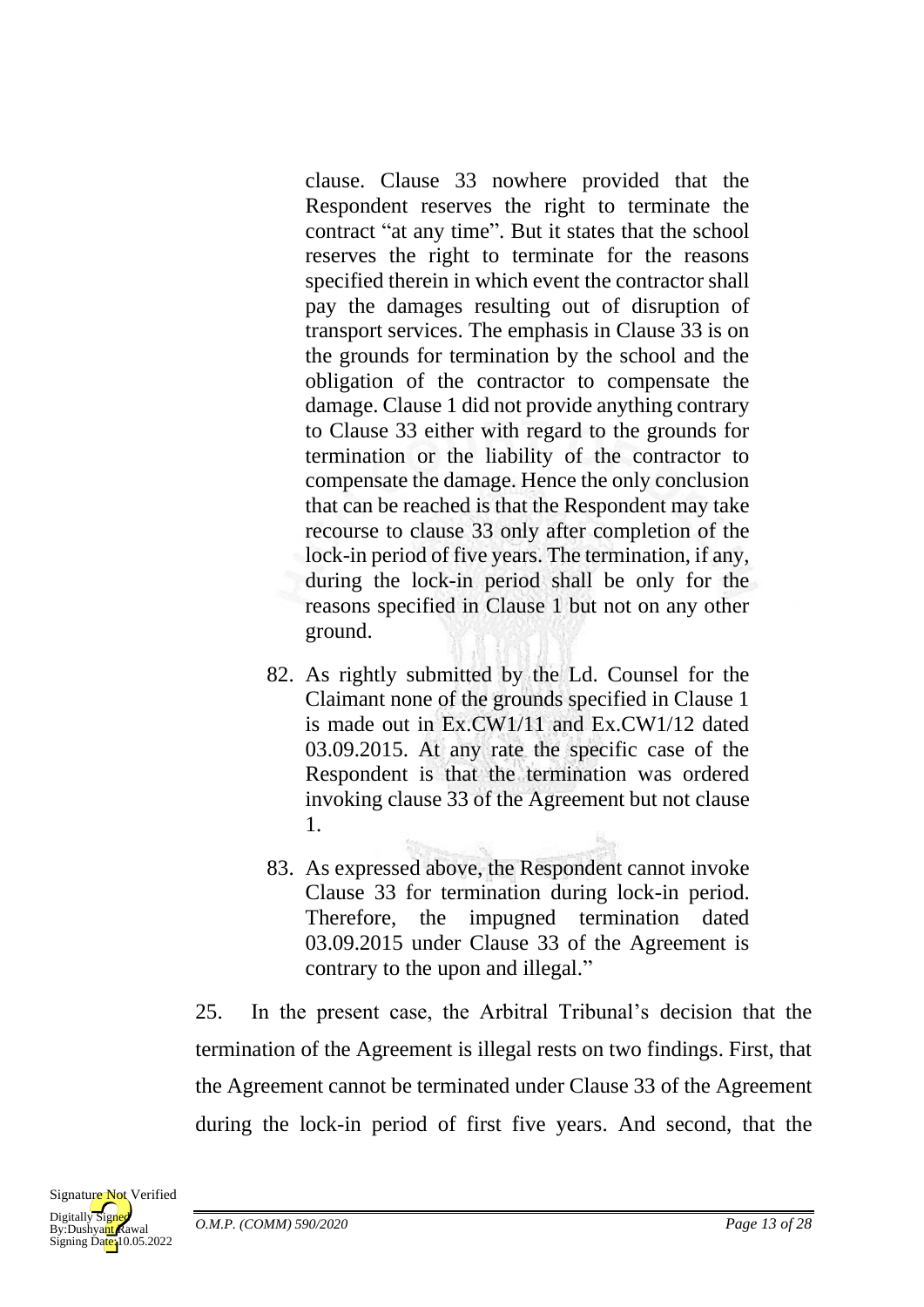grounds on which the Agreement was terminated fall within Clause 33 of the Agreement and not under Clause 1 of the Agreement.

26. A plain reading of Clause 1 of the Agreement does indicate that neither party could terminate the Agreement during the lock-in period of five years except on the grounds as stated in the said clause, namely, (i) fatal accident resulting in death of any student or staff; (ii) failure to maintain the contractor buses and school buses; and, (iii) event of misconduct, hideous crimes such as those under Sections 354/375 of the Indian Penal Code, 1860. In addition, the respondent could terminate the Agreement, in the event, the petitioner defaulted in its payment obligations subject to a prior notice of two months. However, Clause 33 of the Agreement also provides that the Agreement could be terminated on account of any material breach of the Agreement. It sets out the defaults, which would constitute material breach.

27. A plain reading of the grounds as set out in Clause 33 of the Agreement indicates that the same are not mutually exclusive to the grounds as set out in Clause 1 of the Agreement. Failure to maintain buses, accident resulting in injury or death of a student or an employee of the petitioner school are also referred to in Clause 1 of the Agreement.

28. Thus, the contention that the Agreement could not be terminated during the lock-in period on account of any of the grounds as set out in Clause 33 of the Agreement is, *ex facie*, erroneous.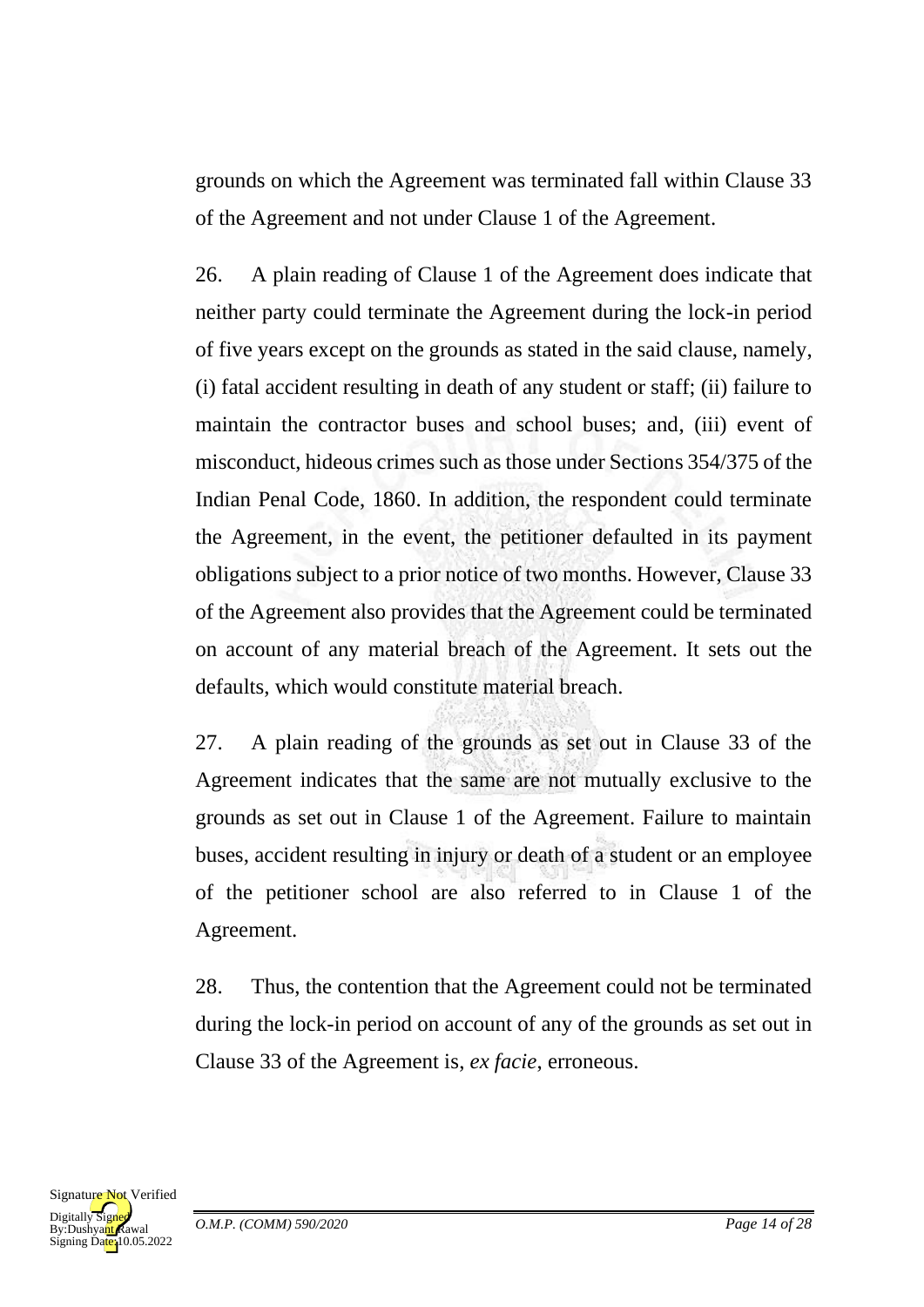29. Clause 1 of the Agreement specifies the term of the Agreement. Whereas, Clauses 33, 34 and 35 of the Agreement fall under the heading "*Termination and Consequence of Termination*".

30. In terms of Clause 34 of the Agreement, the Agreement could be terminated by the petitioner by giving two months' notice to the respondent. The petitioner was not required to give any reasons for such termination. Clearly, recourse to this clause would not be available during the lock-in period.

31. However, this Court finds it difficult to accept that Clause 33 of the Agreement could not be available to the petitioner during the lockin period. First of all, Clause 33 of the Agreement commences with the *non-obstante* provision. Thus, it would override the other clauses of the Agreement. There is little reason to curtail the full import of the *nonobstante* clause. Second and more importantly, is the nature of grounds as set out in Clause 33 of the Agreement. If the interpretation as provided by the Arbitral Tribunal is accepted, it would imply that notwithstanding that the respondent fails to adhere to the timelines for picking up and dropping the students; overloads the buses beyond legally permissible capacity; fails to perform the "minimum conditions for transport personnel"; fails to comply with the statutory obligations; and results in an injury to any student or any employee of the petitioner, the petitioner would not be entitled not terminate the Agreement.

32. The Agreement was for providing timely services, in accordance with law. In this context, it is difficult to accept that the petitioner would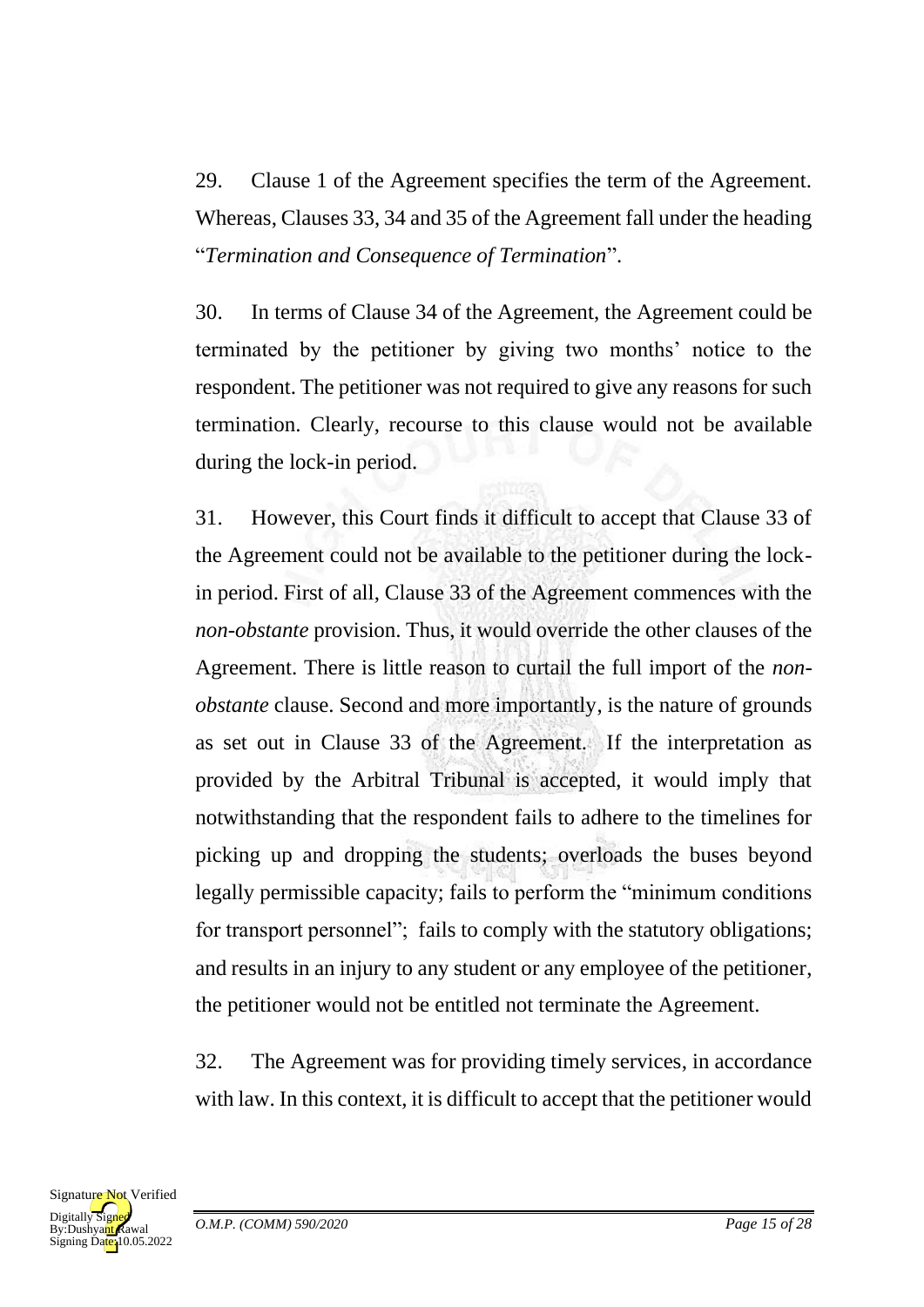not be entitled to terminate the Agreement on account of any fundamental breach on the part of the respondent.

33. The second aspect to be examined is whether the grounds for termination as stated in the Termination Letter dated 03.09.2015 were the grounds, which were relatable only to Clause 33 of the Agreement. The relevant grounds for termination as set out in the Termination Letter are reproduced below:

- "1. The first unsatisfactory ground is that in clause 8 of the agreement you have ensured timely pick up and drop off the students and employees of the School however You failed to adhere to the timings which caused lot of inconvenience to the School. The clause is read as "The Contractor agrees that time is the essence of the Agreement and failure to adhere to the timings shall be regarded as failure to provide the Transport Services in terms of this Agreements". We never asked you to pick up or drop off the students from their door step. We agreed pick-up and drop-off points meant the most convenient pick-up and drop-off point to the student or employee, nearest to the residence of the student or employee where the bus can reach conveniently considering the size of the bus.
- 2. The second unsatisfactory ground is that in clause 10 & 12 of the Agreement you have ensure that the School Buses and the Contractor Buses will always be properly maintained in good, motorable and road worthy condition and will be serviced /refueled regularly and tires / tubes will be repaired as and when require. However, you failed to maintain the Contractor buses as well as School buses. There are frequent punctures of Tires and tubes which are not regularly maintained that have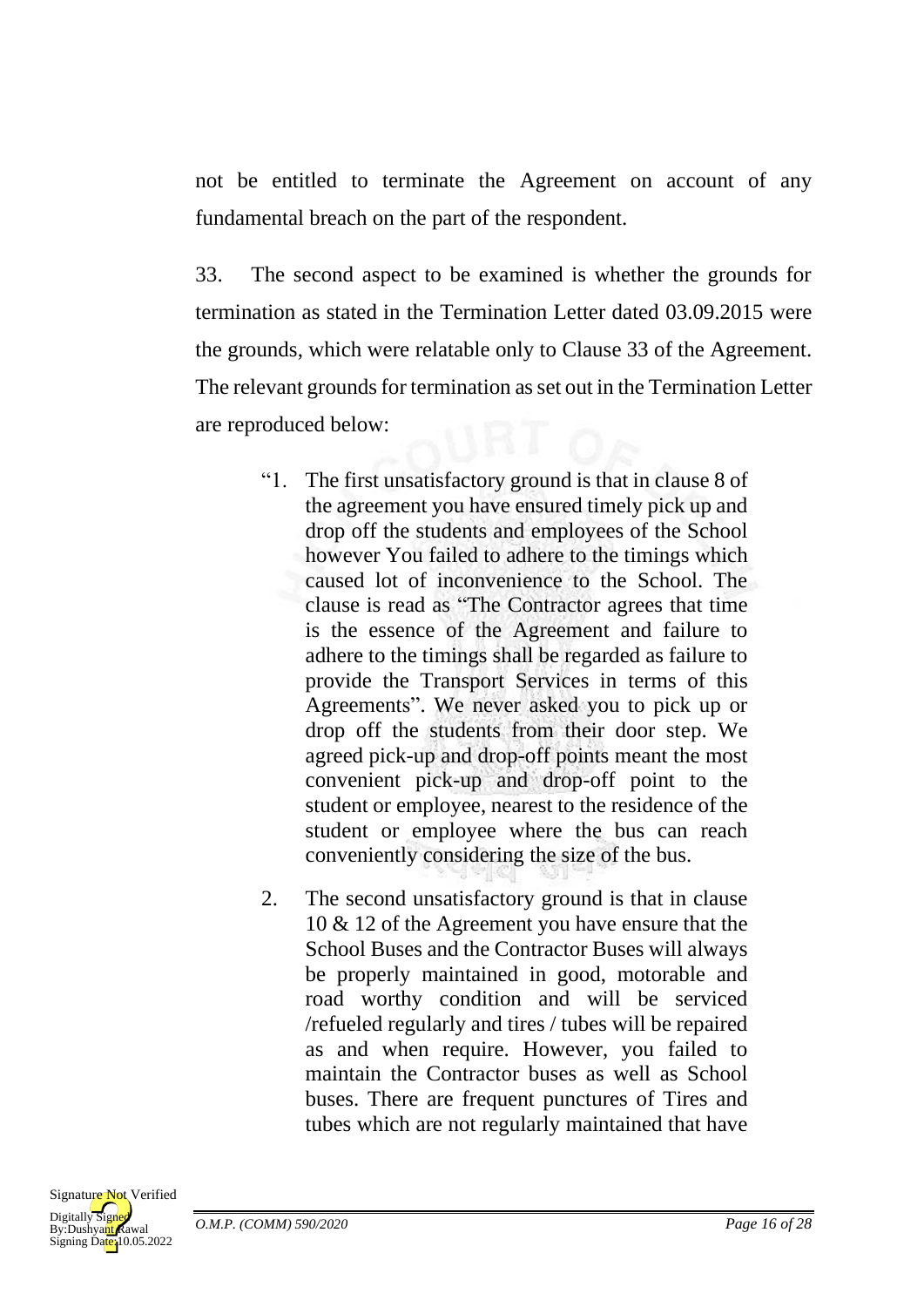been causing inconvenience to our students as well as the employees of the school.

- 3. The third unsatisfactory ground is that in Clause 11 of the Agreement you have ensured that the air conditioner in all School buses and Contractor Buses will be regularly serviced. However, no such servicing is done to the air conditioners hence cooling is not at all effective. The air conditions in the buses were also found to be switched off during the transit and since there are no windows in the bus, the atmosphere becomes very suffocating, and this problem has been facing by the students and the employees since long time.
- 4. The fourth unsatisfactory ground is that in Clause 16 You ensured that if any the Contractor or the School bus goes for repair and maintenance or in the event of any break down, you would provide alternate bus or similar specification free of charge. However, there were frequent breakdowns and no such alternative means were provided by you and the students and the employee has to travel on their own irrespective of any weather which caused a great hindrance.
- 5. The fifth unsatisfactory ground is that in Clause 30 You have ensured that transport personnel will adhere to official rules and regulations of the school. However, there are many events where your transport personnel were caught in an inebriated condition by our transport in charge and when the concerned person was pulled up, he was extremely abusive to both the transport supervisor as well as to the school transport incharge.
- 6. The sixth unsatisfactory ground is that in Clause 31 You have undertaken that the transport personnel provided by you would not resort to any

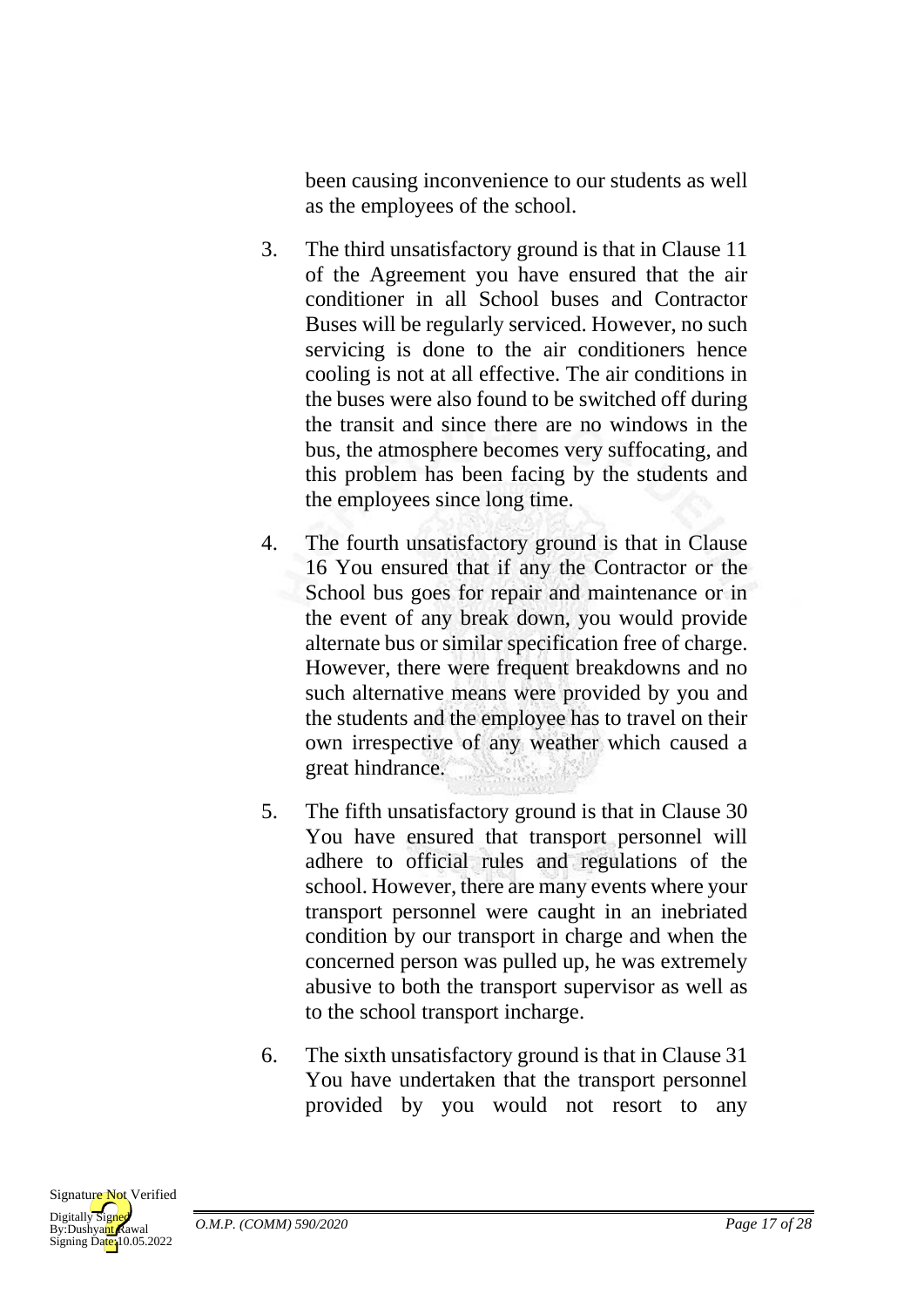undisciplined acts of strike, violent protest, rallies, or otherwise dispute/interfere with the peaceful functioning of School but there are many times your transport personnel have conducted multiple strikes which hampered the transportation services and eventually hampers the peaceful functioning of the school.

- 7. The seventh unsatisfactory ground is that the Parents have complained that students were asked to push the buses when there was breakdown.
- 8. The parents wanted to continue their pupils education in The Millennium School but because of poor transport services the parents have withdraw their pupil from The Millennium Schools which is a great loss to the school."

34. It is apparent from the above that the second and third ground also fall within the exception as provided in Clause 1 of the Agreement. As stated above, Clause 1 of the Agreement expressly enabled the petitioner to terminate the Agreement on account of failure on the part of the respondent to maintain the buses.

35. Thus, the conclusion of the Arbitral Tribunal that none of the grounds as specified under Clause 1 of the Agreement were made out in the Termination Letter is, *ex facie*, erroneous. The petitioner had also produced several e-mails as evidence that the buses were not being maintained properly.

36. The next question to be examined is whether the decision of the Arbitral Tribunal that the petitioner has failed to prove deficiency of service, is manifestly erroneous.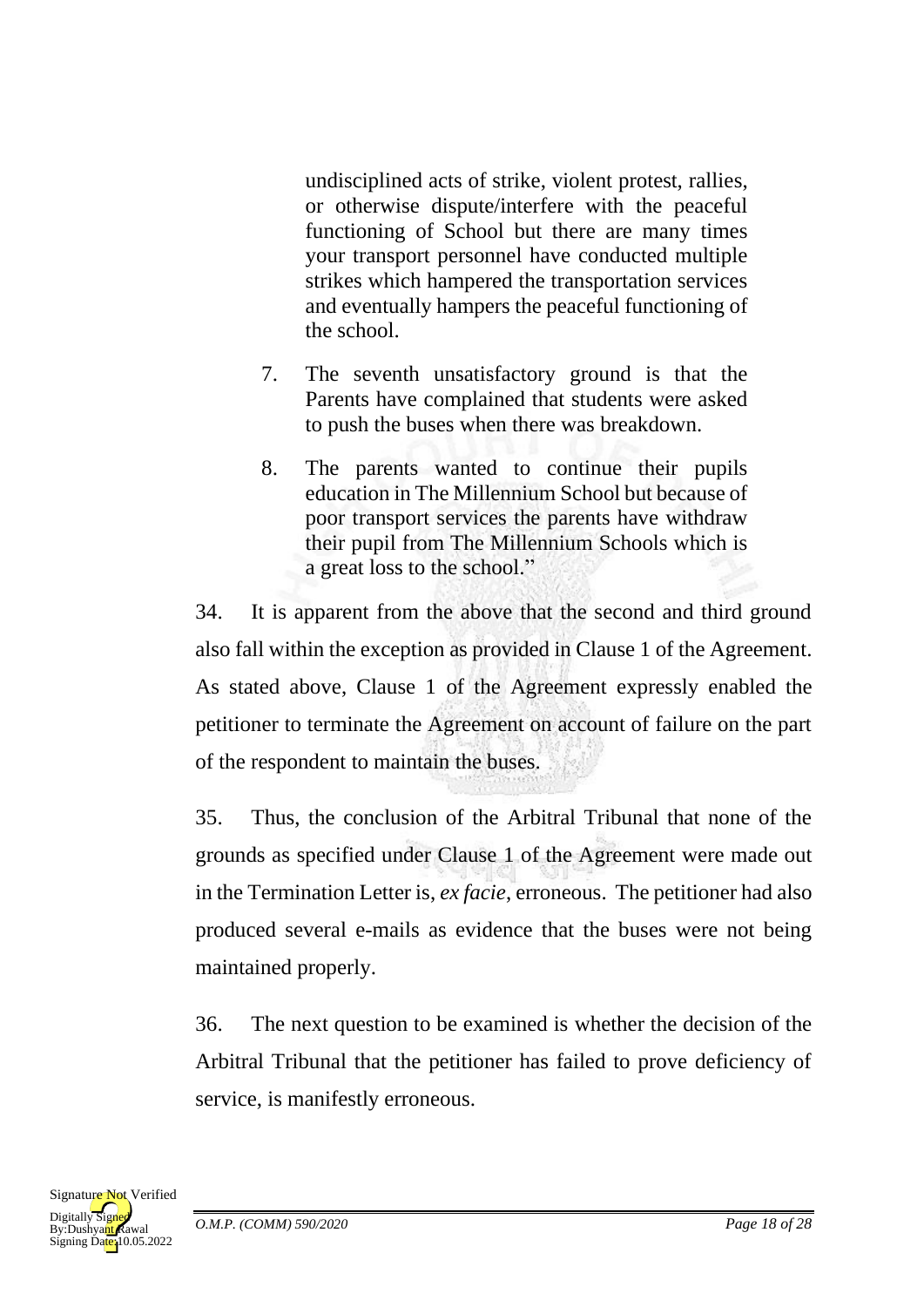37. Mr Sinha had contended that the Arbitral Tribunal had erred in rejecting the evidence on the ground that requirements under Section 65-B of the Evidence Act were not satisfied.

38. The Arbitral Tribunal had rejected several e-mails (RW1/3 to RW1/63) on the ground that the requirements under Section 65-B of the Evidence Act were not complied with. The Principal of the petitioner school had issued the said certificate (Ex.RW1/64), in support of the said e-mails sent from the petitioner.

39. It is material to note that there was no objection to the certificate under Section 65-B of the Evidence Act at the time when the same was produced. It was also duly exhibited and marked as Ex. RW1/64. Notwithstanding the same, the Arbitral Tribunal held that the said certificate was inadmissible as it was defective. And, an objection to admissibility of evidence could be taken at any stage.

40. In *R.V.E. Venkatachala Gounder v. Arulmigu Viswesaraswami & V.P. Temple And Anr.: (2003) 8 SCC 752*, the Supreme Court held that an objection with regard to a certificate of Section 65-B of the Evidence Act is not available if it is not taken at the material time. The court had also explained the distinction regarding evidence that is inherently not admissible and a defect in the manner of proving the same. The requirement of Section 65-B of the Evidence Act relates to the mode and manner of leading evidence and if no objection as to the same is taken at the material time, it would not be open for a party to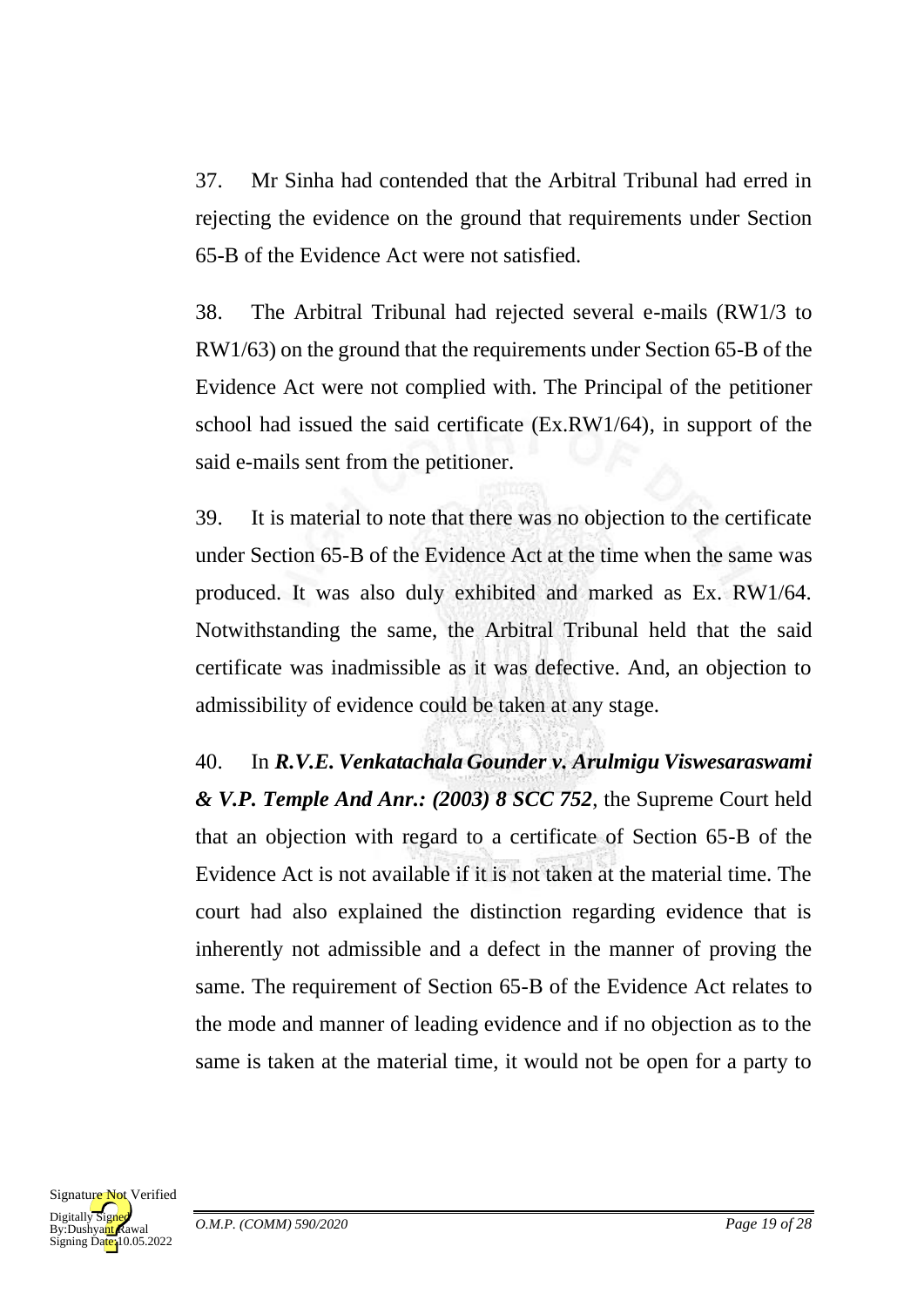raise it at a later stage. The relevant extract of the said decision is set out below:

> "*20*. … Ordinarily, an objection to the admissibility of evidence should be taken when it is tendered and not subsequently. The objections as to admissibility of documents in evidence may be classified into two classes : (*i*) an objection that the document which is sought to be proved is *itself inadmissible* in evidence; and (*ii*) where the objection does not dispute the admissibility of the document in evidence but is directed towards the *mode of proof* alleging the same to be irregular or insufficient. In the first case, merely because a document has been marked as "an exhibit", an objection as to its admissibility is not excluded and is available to be raised even at a later stage or even in appeal or revision. In the latter case, the objection should be taken when the evidence is tendered and once the document has been admitted in evidence and marked as an exhibit, the objection that it should not have been admitted in evidence or that the mode adopted for proving the document is irregular cannot be allowed to be raised at any stage subsequent to the marking of the document as an exhibit. The later proposition is a rule of fair play. The crucial test is whether an objection, if taken at the appropriate point of time, would have enabled the party tendering the evidence to cure the defect and resort to such mode of proof as would be regular. The omission to object becomes fatal because by his failure the party entitled to object allows the party tendering the evidence to act on an assumption that the opposite party is not serious about the mode of proof. On the other hand, a prompt objection does not prejudice the party tendering the evidence, for two reasons : firstly, it enables the court to apply its mind and pronounce its decision on the question of admissibility then and there; and secondly, in the event of finding of the court on the mode of proof sought to be adopted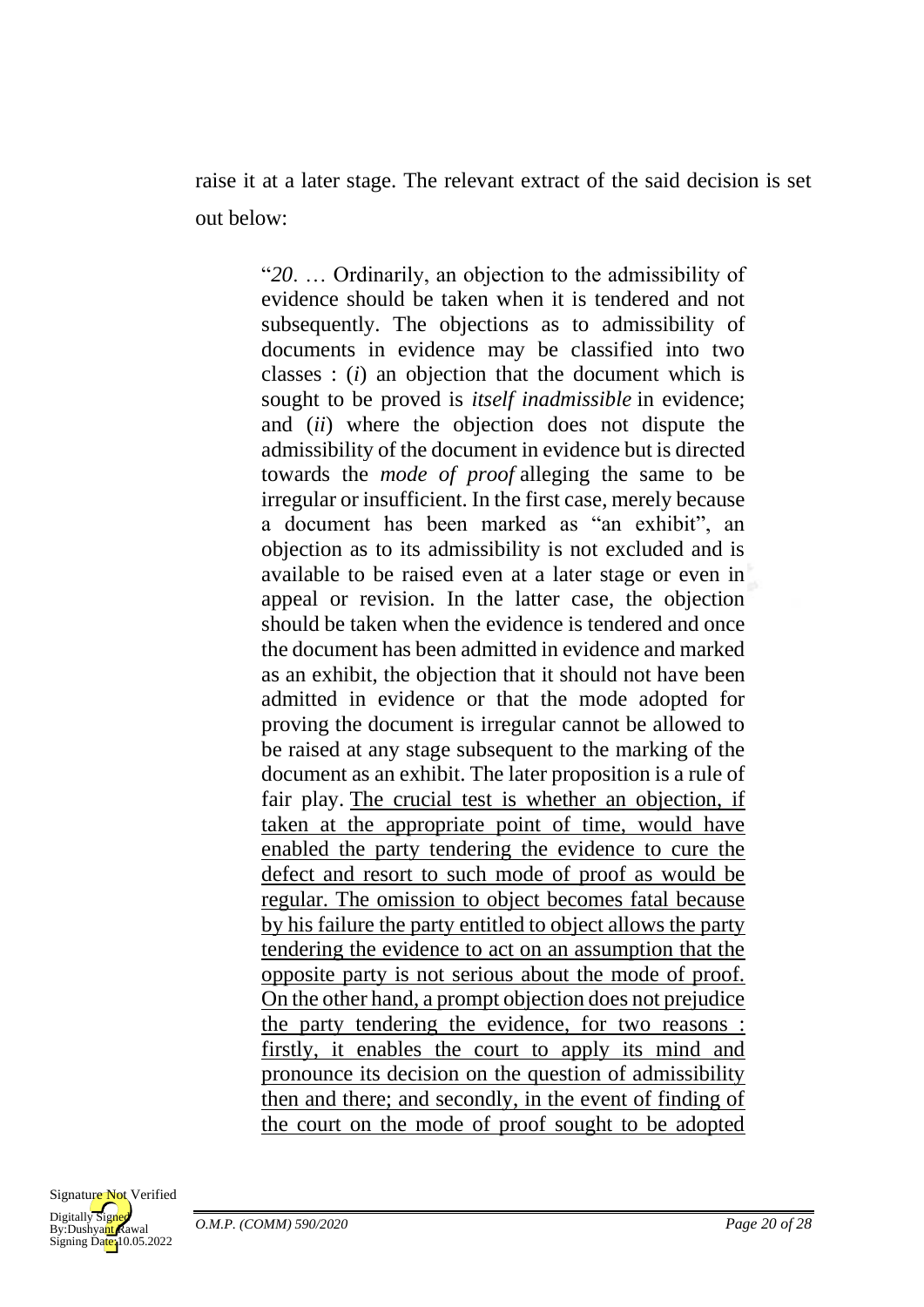going against the party tendering the evidence, the opportunity of seeking indulgence of the court for permitting a regular mode or method of proof and thereby removing the objection raised by the opposite party, is available to the party leading the evidence. Such practice and procedure is fair to both the parties. Out of the two types of objections, referred to hereinabove, in the latter case, failure to raise a prompt and timely objection amounts to waiver of the necessity for insisting on formal proof of a document, the document itself which is sought to be proved being admissible in evidence. In the first case, acquiescence would be no bar to raising the objection in superior court."

(emphasis supplied)

#### 41. In *Sonu v. State of Haryana: (2017) 8 SCC 570***,** the Supreme

Court referred to its earlier decisions and held as under:

**"32.** It is nobody's case that CDRs which are a form of electronic record are not inherently admissible in evidence. The objection is that they were marked before the trial court without a certificate as required by Section 65-B(4). It is clear from the judgments referred to supra that an objection relating to the mode or method of proof has to be raised at the time of marking of the document as an exhibit and not later. The crucial test, as affirmed by this Court, is whether the defect could have been cured at the stage of marking the document. Applying this test to the present case, if an objection was taken to the CDRs being marked without a certificate, the Court could have given the prosecution an opportunity to rectify the deficiency. It is also clear from the above judgments that objections regarding admissibility of documents which are per se inadmissible can be taken even at the appellate stage. Admissibility of a document which is inherently inadmissible is an issue which can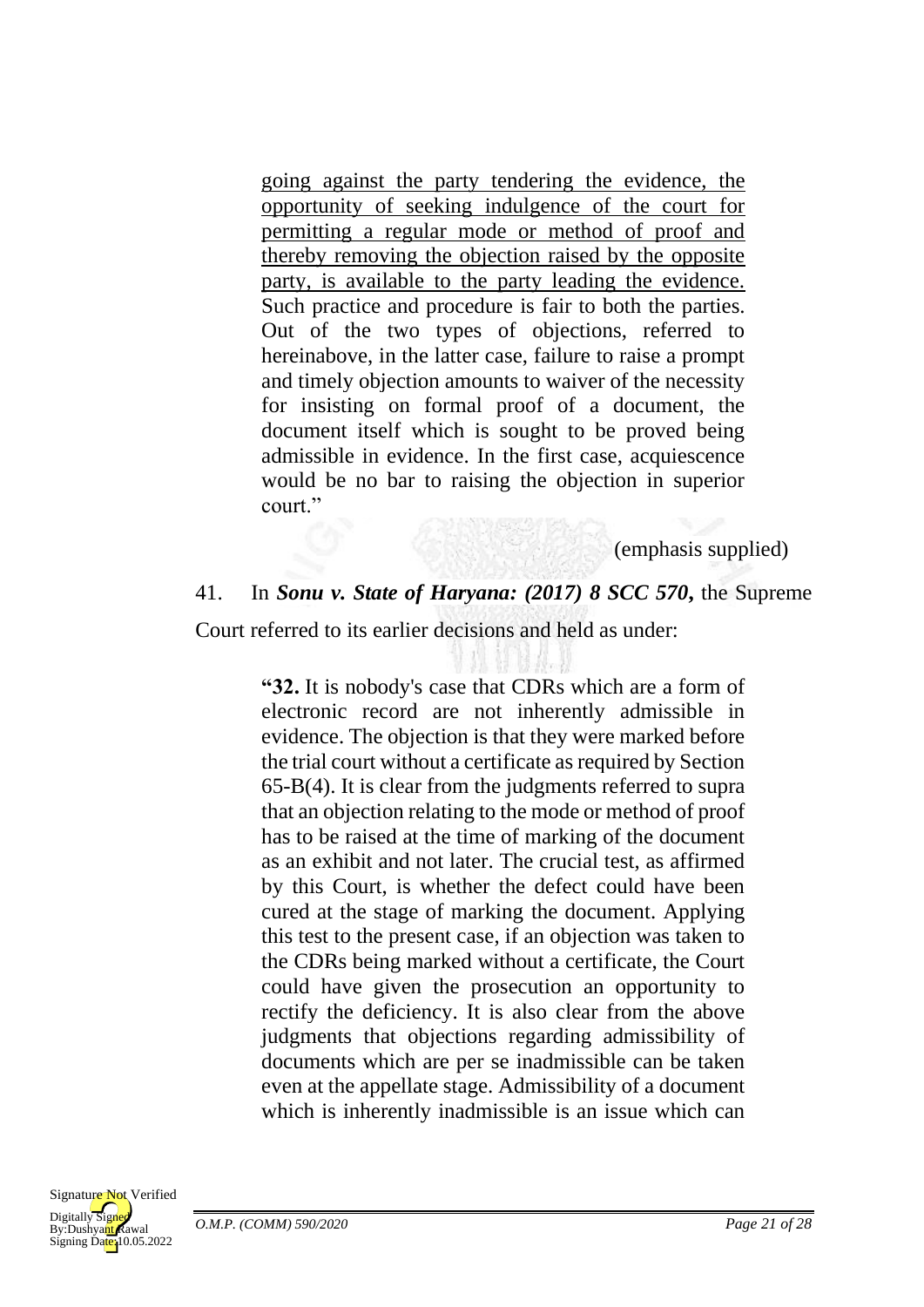be taken up at the appellate stage because it is a fundamental issue. The mode or method of proof is procedural and objections, if not taken at the trial, cannot be permitted at the appellate stage. If the objections to the mode of proof are permitted to be taken at the appellate stage by a party, the other side does not have an opportunity of rectifying the deficiencies. The learned Senior Counsel for the State referred to statements under Section 161 CrPC, 1973 as an example of documents falling under the said category of inherently inadmissible evidence. CDRs do not fall in the said category of documents. We are satisfied that an objection that CDRs are unreliable due to violation of the procedure prescribed in Section 65-B(4) cannot be permitted to be raised at this stage as the objection relates to the mode or method of proof."

# 42. In *Om Prakash v Central Bureau of Investigation: 2017 SCC*

*Online Del 10249, a Coordinate Bench of this Court held as under: -*

"25….Thus if a document is admissible in evidence and no objection to the mode of proof is taken thereof at the stage of tendering the same in trial, the party is estopped to challenge the same before the Appellate Court or thereafter, however if the document is per-se inadmissible then even if marked as an exhibit the same cannot be read in evidence."

43. It is also relevant to note that by virtue of Section 1 of the Evidence Act, it does not apply to arbitration. Although, the principles of the Evidence Act are usually applied in arbitral proceedings, *sensu stricto*, the said Act is not applicable. Section 65-B of the Evidence Act is not applicable to arbitral proceedings, yet the Arbitral Tribunal has disregarded the entire evidence led by the petitioner regarding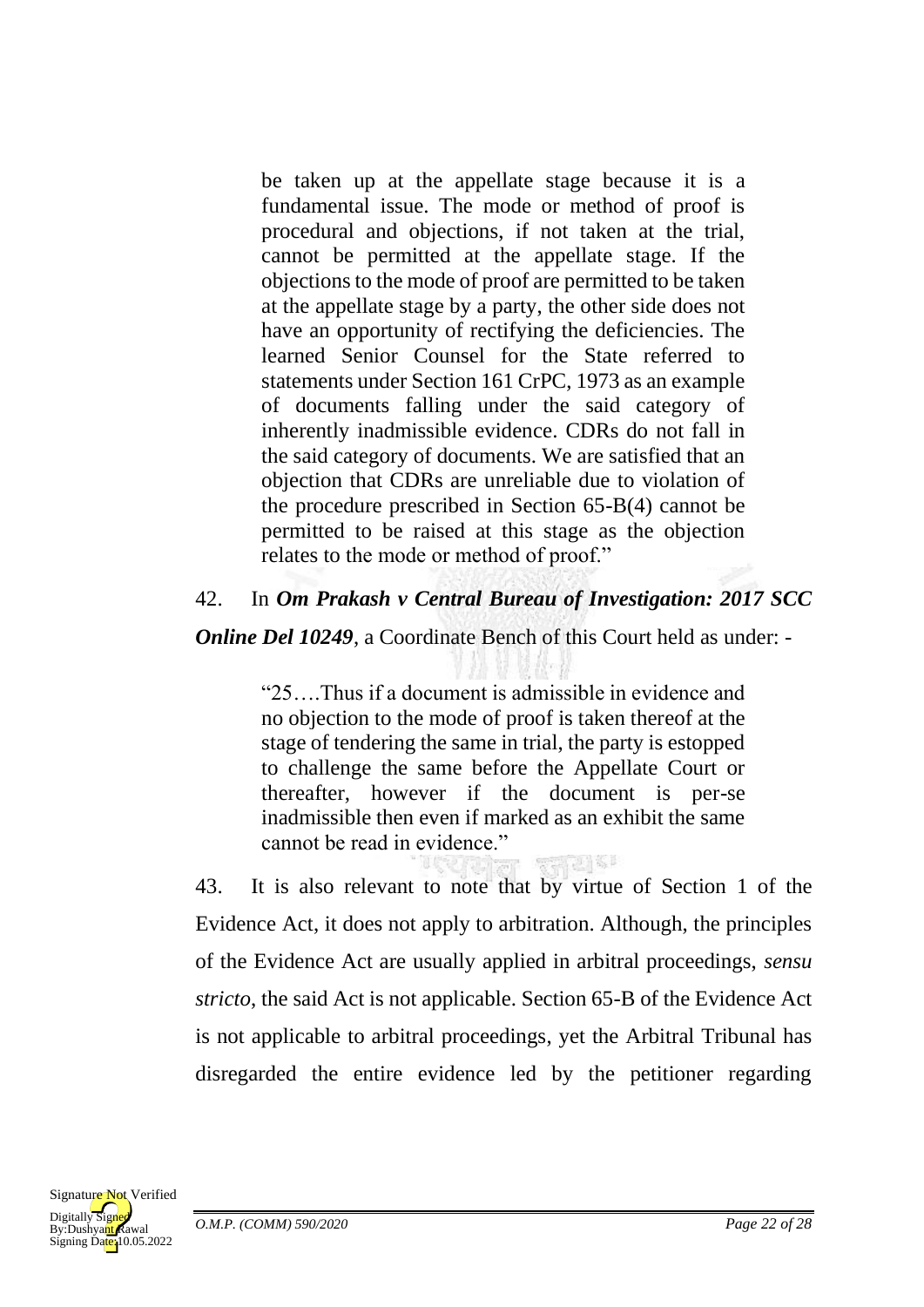deficiency of service solely on the ground that the certificate under Section 65-B of the Evidence Act was defective.

44. It is material to note that the receipt of several communications relied upon, on behalf of the petitioner, were admitted. Notwithstanding the same, the said communications were rejected as not admissible on the ground that the certificate under Section 65-B of the Evidence Act was not furnished. In the circumstances, the decision of the Arbitral Tribunal to completely ignore the said e-mails, is manifestly erroneous.

45. The Arbitral Tribunal has not addressed itself as to whether in fact, there was any deficiency of service warranting termination of the Agreement.

46. In view of the above, the finding of the Arbitral Tribunal that the termination of the Agreement, is illegal cannot be sustained.

47. The Arbitral Tribunal has awarded loss of profits after 30.09.2015 solely on the basis that the termination of the Agreement was illegal and invalid. Consequently, the award of ₹3,38,150/- per month as damages for loss of profits for the period 03.09.2015 to 31.03.2017, is also liable to be set aside.

# *Re: award of Outstanding Contract's fee*

48. The next question to be examined is, whether the Arbitral Tribunal has erred in allowing the respondent's claim for payment for services rendered. The Arbitral Tribunal had awarded a sum of ₹1,16,16,950/- as the amount outstanding and payable for services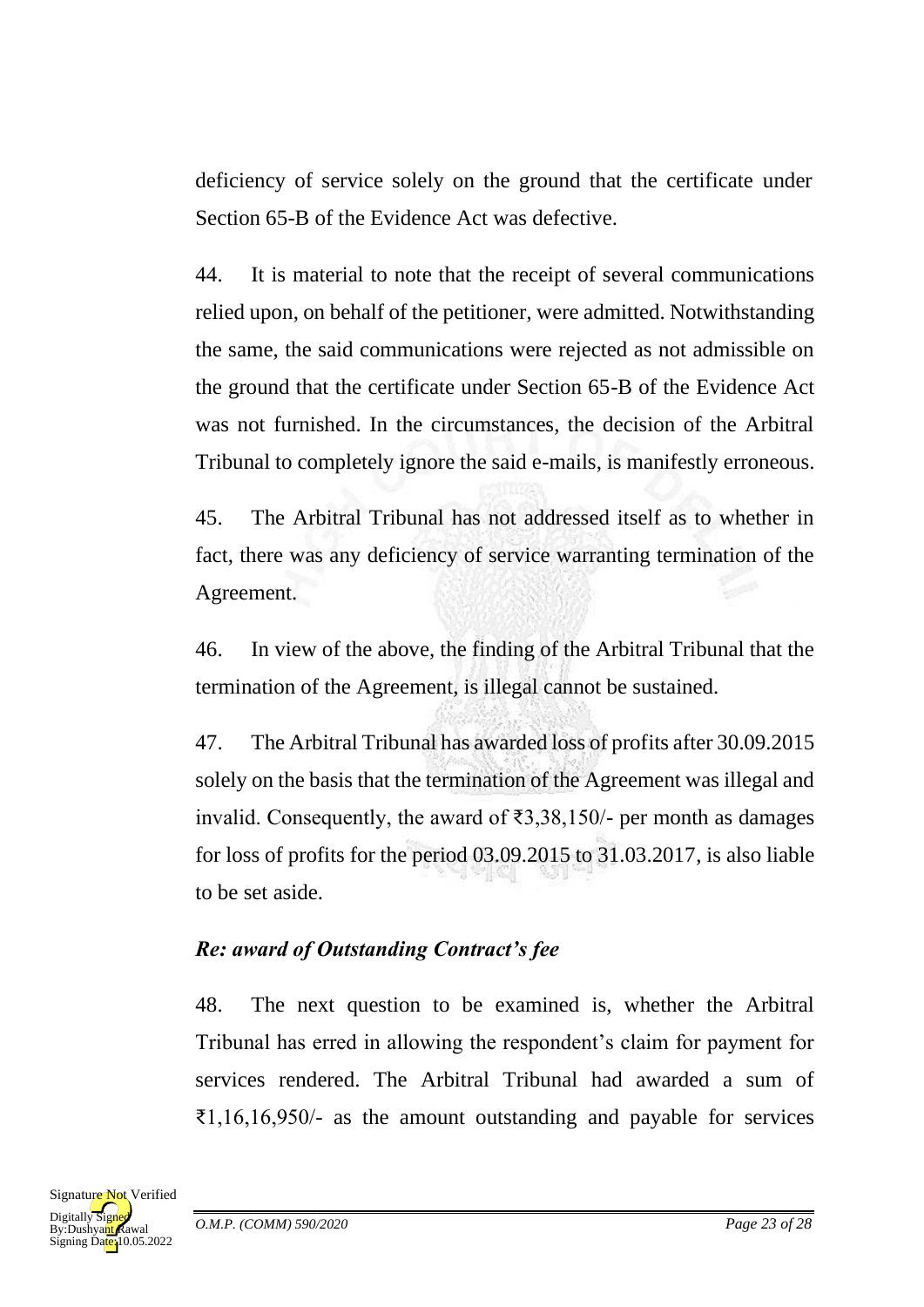rendered prior to 03.09.2015. In this regard, the Arbitral Tribunal examined the extensive evidence produced on record and concluded that the respondent had established its claim that the aforesaid sum remained outstanding and payable. The respondent had produced various bills and also details of the amounts received during the relevant quarters.

49. Mr Sinha contended that the Arbitral Tribunal had overlooked the evidence, which established that the parties had reconciled their accounts as on 30.06.2015 and the respondent had confirmed that the balance outstanding on that date was ₹32,59,414/-. He submitted that the claims made by the respondent were inflated and exaggerated. He referred to an e-mail dated 13.08.2014 (Ex. CW 174) and submitted that the respondent had affirmed the said balance. The said e-mail was sent by the respondent in response to an e-mail from the accountant of the petitioner seeking a balance confirmation certificate till 30.06.2014. In response, the respondent had stated that he was "*OK with ledger*" and the balance amount of ₹32,59,414/- was reflected in the said e-mail. The respondent had also asked for release of the said balance. It was contended on behalf of the respondent that the said e-mail was for the purposes of seeking release of the amount, which was reflected and did not convey that the respondent had given up any of its claims.

50. The Arbitral Tribunal had noted that the petitioner had not produced any details or records to show the amount that was due and paid to the respondent. On the other hand, the respondent had produced extensive evidence, to establish the amount invoiced and received. The Arbitral Tribunal also considered the petitioner's contention that the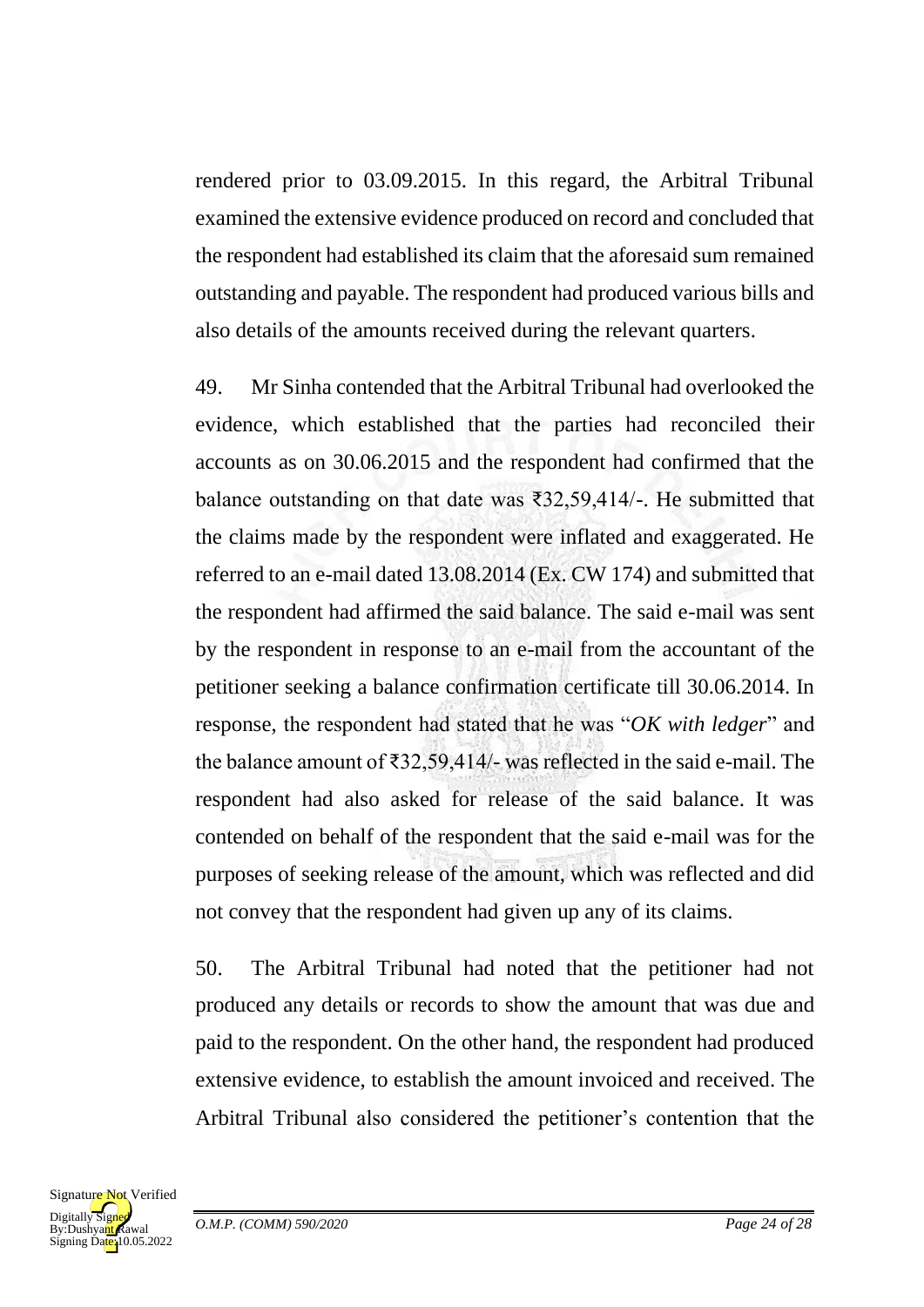accounts were reconciled as on 30.06.2014 and had rejected the same. First, the Arbitral Tribunal noted that neither such a plea was taken by the petitioner in its Statement of Defence nor any record was produced to establish the same. The Arbitral Tribunal also noted that the petitioner was in possession of all the relevant records to ascertain the amounts due to the respondent, but had failed to produce the same.

51. It is seen that the Arbitral Tribunal had examined the evidence on record produced by the parties. Given the extent of evidence produced by the respondent, it is difficult to accept that an e-mail dated 13.08.2014 would be dispositive of the respondent's claim. The Arbitral Tribunal had examined the evidence brought on record and its conclusion that the respondent had established a sum of  $\bar{\tau}$ 1,16,16,950/was due and payable by the petitioner for the services rendered prior to 03.09.2015, cannot be interfered with. The scope of examination under Section 34 of the A&C Act does not entail re-appreciation and reevaluation of the evidence. The Arbitral Tribunal had examined various bills and details of payments received to accept the respondent's claim for the amount due till 03.09.2015.

52. In view of the above, the Arbitral Tribunal's decision regarding quantification of the amounts due to the respondent is not amenable to challenge on the grounds as set out under Section 34 of the A&C Act.

# *Re: Claim for extra cab charges*

53. It was contended on behalf of the petitioner that the Arbitral Tribunal erred in awarding a sum of ₹65,13,755/- towards charges for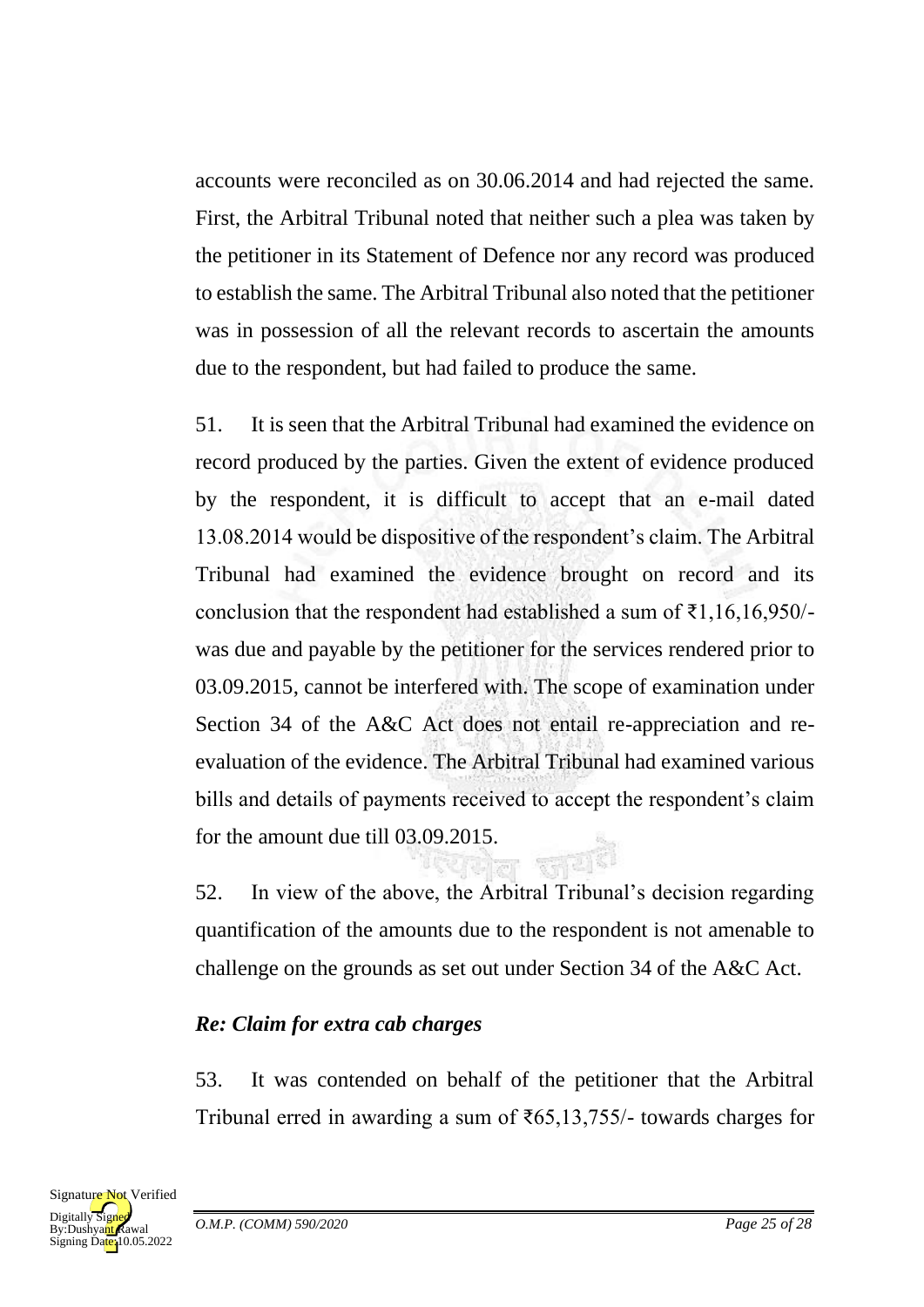extra cabs hired. Mr Sinha had pointed out that in compliance of the order dated 12.12.2019 passed by the Arbitral Tribunal, the respondent submitted a breakup of the amounts claimed as Contractor's fee and 'extra cab charges' by an e-mail dated 20.12.2019. A perusal of the said e-mail indicates that the respondent had reduced its claim to ₹53,13,755/- as it acknowledged the receipt of a sum of ₹12 lakhs. The tabular statement sent by the respondent to the Arbitral Tribunal in compliance with the order dated 12.12.2019, is reproduced below: -

| <b>Ouarter</b>             | <b>Amount Claimed in Quarter</b> | <b>Amount Received in</b><br><b>Ouarter</b> |
|----------------------------|----------------------------------|---------------------------------------------|
| April 13 to June 13        | 5,95,166                         |                                             |
| July 13 to Sept. 13        | 10,36,421                        |                                             |
| Oct. 13 to Dec. 13         | 8,97,050                         | 0                                           |
| Jan. 14 to Mar. 14         | 4,54,568                         |                                             |
| April 14 to June 14        | 5,19,817                         |                                             |
| July 14 to Sept. 14        | 5,92,916                         | $12,00,000$ (inclusive of<br>$TDS@1\%$      |
| Oct. 14 to Dec. 14         | 7,32,172                         |                                             |
| Jan. 15 to Mar. 15         | 7,47,674                         |                                             |
| April 15 to June 15        | 4, 15, 139                       |                                             |
| July 15 to 3rd Sept.<br>15 | 5,22,832                         | 12,00,000                                   |
| <b>Total</b>               | 65, 13, 755                      | 12,00,000                                   |

| "Quarter-Wise Detail of Amounts claimed towards Cab Hire Charges |  |  |
|------------------------------------------------------------------|--|--|
|------------------------------------------------------------------|--|--|

**Total Amount Claimed towards Cab Hire Charges Rs. 65,13,755 Total Amount Received towards Cab Hire Charges Rs. 12,00,000 Total Amount Outstanding towards Cab Hire Charges Rs. 53,13,755"**

54. The above statement clearly indicates that the respondent had reduced its claim for the amount outstanding towards cab hire charges to ₹53,13,755/-. The learned counsel appearing for the respondent has not disputed the said e-mail.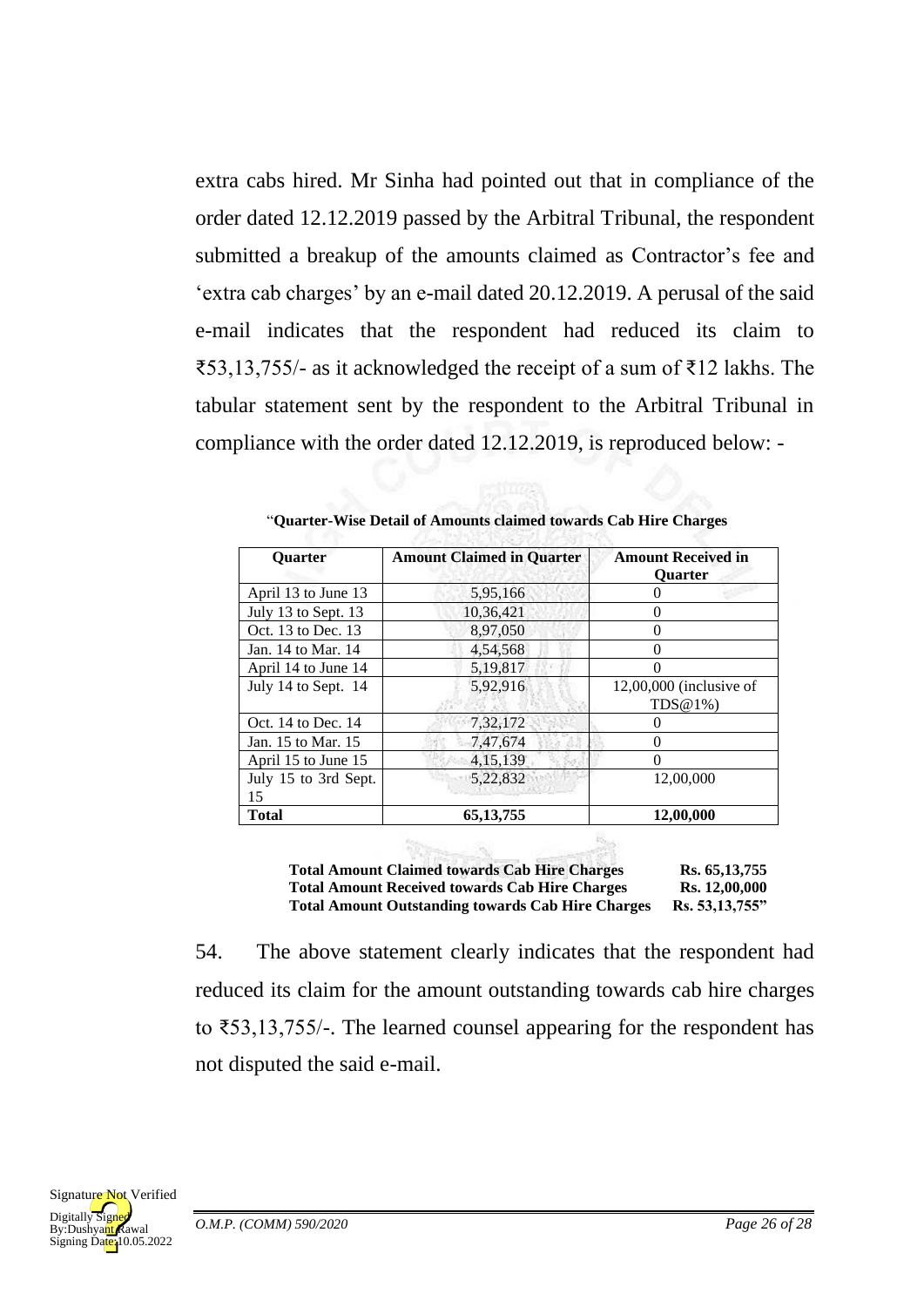55. In view of the above, the impugned award to the extent it awards an amount in excess of  $\text{\textless}53,13,755/-$  as cab hire charges, is liable to set aside.

#### *Re: award of interest*

56. The petitioner has also impeached the impugned award in regard to the interest awarded by the Arbitral Tribunal. It is pointed out that the Arbitral Tribunal has awarded pre-award interest at the rate of 18% per annum on the amount due to the petitioner from the date when the amount became due to the date of filing the Statement of Claims.

57. The petitioner's challenge to award of interest is two pronged. First, it is contended that the rate of interest awarded, that is,18% per annum, is excessive and manifestly erroneous. Second, it is contended that Arbitral Tribunal erred in awarding *pendente lite* interest on the preaward interest.

58. Insofar as the award of interest is concerned, it is now well settled that the Arbitral Tribunal has wide discretion in awarding interest and this Court is unable to accept that the award of interest at the rate of 18% is manifestly erroneous and warrants any interference in these proceedings. [See: *Punjab State Civil Supplies Corporation Limited (PUNSUP) and Anr. v Ganpati Rice Mills: SLP (C) 36655 of 2016, decided on 20.10.2021*]